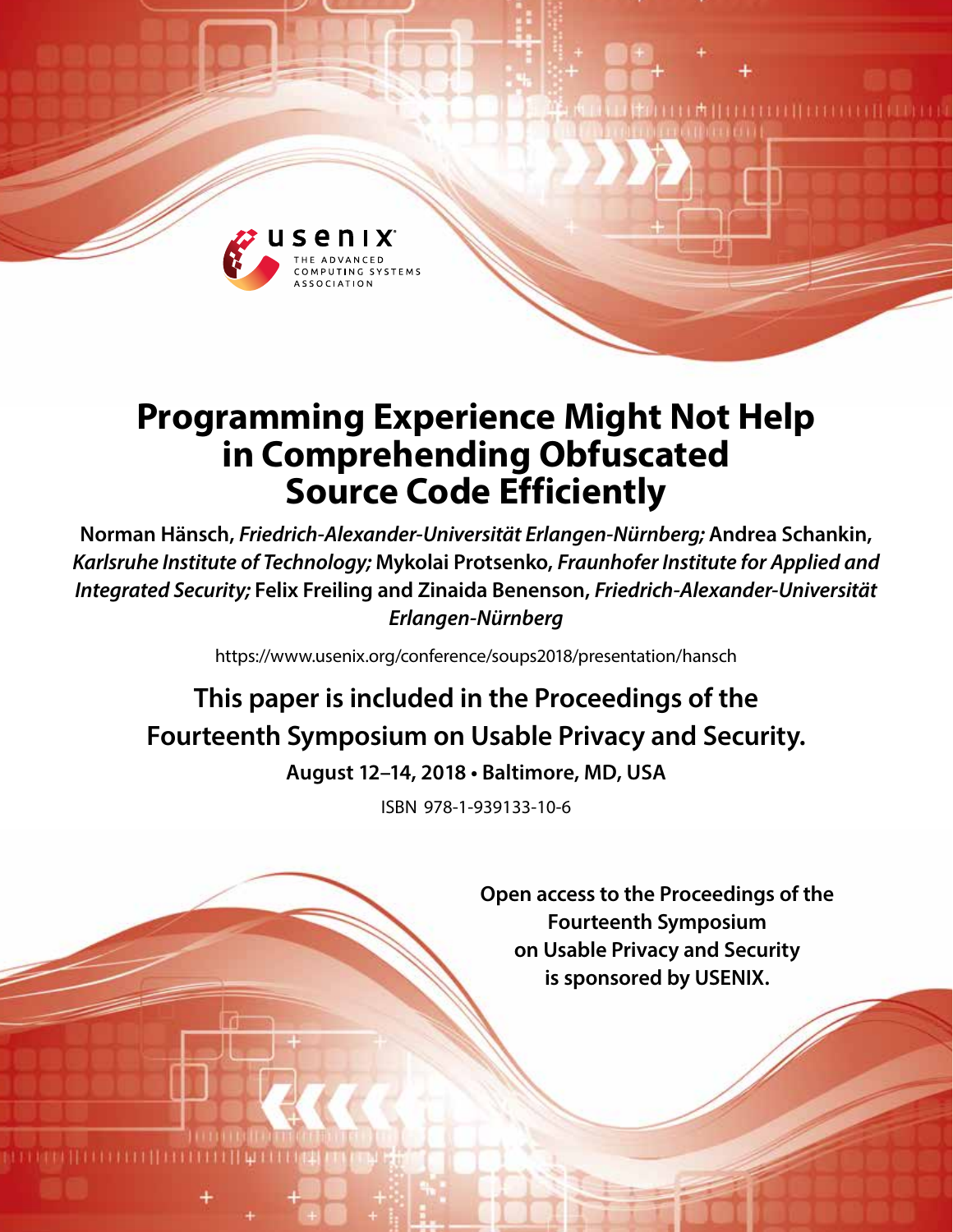## **Programming Experience Might Not Help in Comprehending Obfuscated Source Code Efficiently**

Norman Hänsch Friedrich-Alexander-Universität Erlangen-Nürnberg Erlangen, Germany norman.haensch@fau.de

Andrea Schankin Karlsruhe Institute of **Technology** Karlsruhe, Germany schankin@teco.edu

Mykolai Protsenko Fraunhofer Institute for Applied and Integrated Security Garching, Germany mykolai.protsenko@ aisec.fraunhofer.de

Felix Freiling Erlangen-Nürnberg Erlangen, Germany felix.freiling@cs.fau.de

Friedrich-Alexander-Universität Friedrich-Alexander-Universität Zinaida Benenson Erlangen-Nürnberg Erlangen, Germany zinaida.benenson@fau.de

## ABSTRACT

Software obfuscation is a technique to protect programs from malicious reverse engineering by explicitly making them harder to understand. We investigate the effect of two specific source code obfuscation methods on the program comprehension efforts of 66 university students playing the role of attackers in a reverse engineering experiment by partially replicating experiments of Ceccatto et al. We confirm that the two obfuscation methods have a measurable negative effect on program comprehension in general but also show that this effect inversely correlates with the programming experience of attackers. So while the comprehension effectiveness of experienced programmers is generally higher than for inexperienced programmers, the comprehension gap between these groups narrows considerably if source code obfuscation is used. In extension of previous work, an investigation of the code analysis behavior of attackers reveals that there exist obfuscation techniques that significantly impede comprehension even if tool support exists to revert them, giving first supportive empirical evidence for the classical distinction between potent and resilient obfuscation techniques defined by Collberg et al. more than 20 years ago.

#### 1. INTRODUCTION

In many developed economies, software is a major driver of innovation and industrial growth. To protect their intellectual property, prevent the creation of illegal copies of software and to avoid the unauthorized program flow changes that might benefit the attackers, software vendors employ various software protection techniques. Software protection is also a technique employed by cybercriminals to prevent malware analysis by security researchers.

*USENIX Symposium on Usable Privacy and Security (SOUPS)* 2018. August 12–14, 2018, Baltimore, MD, USA.

Software protection can be achieved in multiple ways. Historically, one of the most successful techniques is using specialized hardware, i.e., to disallow access to source or binary by moving it into an external tamper-proof execution compartment [\[1,](#page-13-0) [2\]](#page-13-1). A slightly weaker possibility to achieve software protection is to move only critical parts of software to a trusted processing environment such as a special processor mode [\[3\]](#page-13-2) or a remote server [\[4\]](#page-13-3). While such trusted processing environments are much cheaper than specialized tamper-proof hardware compartments, both techniques incur a significant economical and organizational overhead.

A comparatively cheap alternative to additional specialized hardware is to assume that the attacker will eventually be able to access the code, but that the code is constructed in such a way that it cannot be easily reverse engineered. A central method to deter attackers in this context is software obfuscation, i.e., a software transformation that makes the program code harder to comprehend and to analyze. In contrast to many techniques offered in classical software engineering, software obfuscation is a security technique that aims at inhibiting software comprehension by attackers. It is the standard means to protect the bytecode of Android apps from analysis today, and it is applied in almost all malware samples spreading in the wild. Understanding the strength of software obfuscation is therefore key both (1) to raise the protection level for software vendors and (2) to help malware analysts to prioritize reverse engineering tasks.

In 2001 Barak et al. [\[5\]](#page-13-4) showed that perfect obfuscation (meaning that a program does not expose more information than can be derived from its input/ouptut behavior) is impossible in general. In practice, most software protection techniques rely on the definition of obfuscation transformation provided by Collberg et al. [\[6\]](#page-13-5), which means that the program's code is made somewhat more obscure by the application of the transformation without introducing a too high performance overhead.

Reverse engineering is always a combination of human ingenuity and tool support. This led Collberg et al. [\[6\]](#page-13-5) to distinguish between resilience and potency of obfuscating transformations: *resilience* means the ability to withstand an *au-*

Copyright is held by the author/owner. Permission to make digital or hard copies of all or part of this work for personal or classroom use is granted without fee.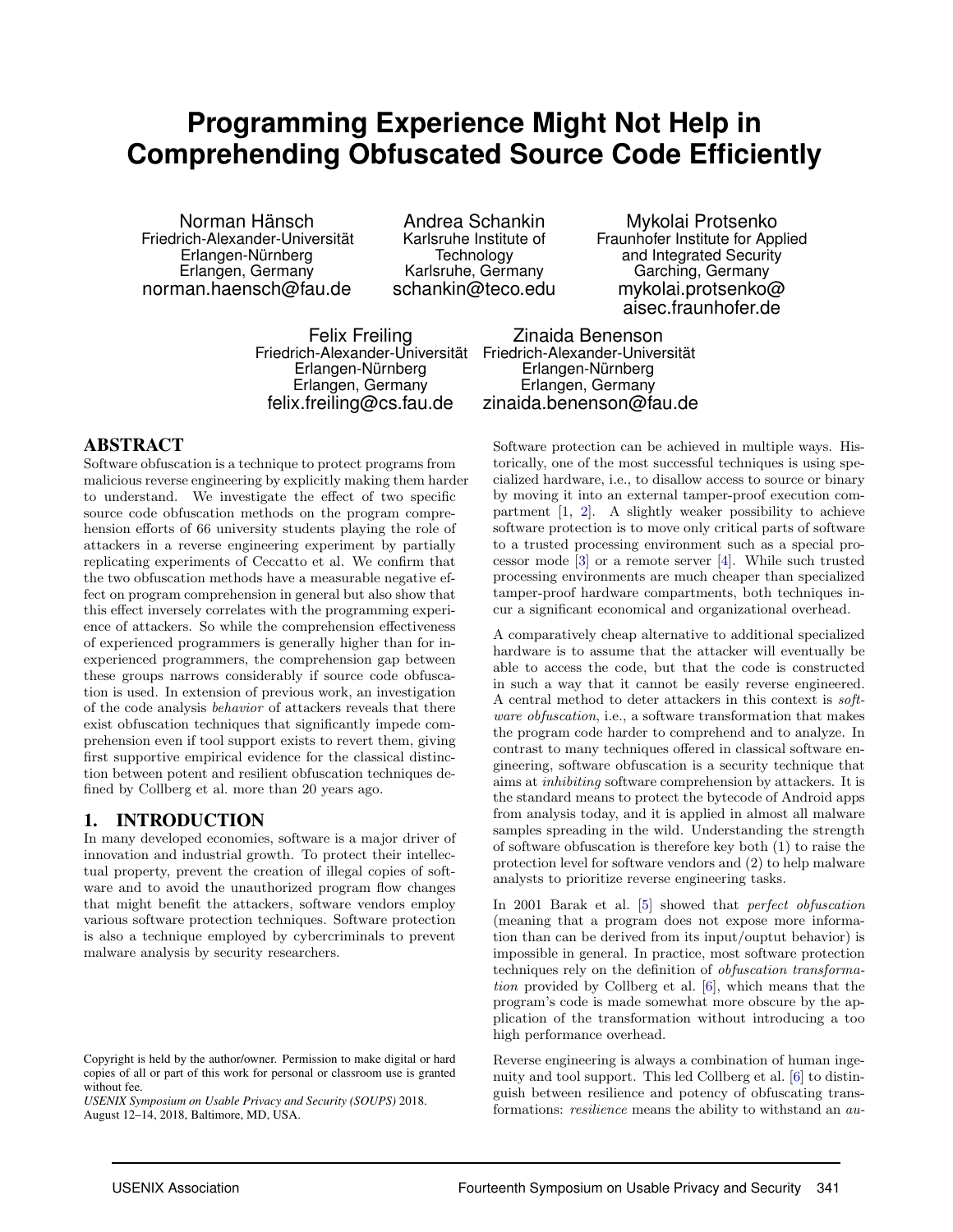tomated deobfuscation attack, while potency refers to the grade of "obscurity" for the human reverse engineer added by the obfuscation. While formal complexity metrics can help approximate resilience and potency [\[7\]](#page-13-6), the strength of obfuscation cannot be fully understood without analyzing its effect on program comprehension abilities of real users, a topic which we further study in this paper.

## 1.1 Related Work

Program comprehension is a mature field in software engineering, where qualitative and quantitative human factors methods have been used to study software comprehension and to evaluate tools [\[8,](#page-13-7) [9,](#page-13-8) [10,](#page-13-9) [11\]](#page-13-10). However, there is surprisingly little work on software comprehension in the context of software obfuscation. Ceccato et al. [\[12\]](#page-13-11) pioneered the area by performing a series of five controlled experiments to measure the influence of code obfuscation on understanding decompiled Java source code. They studied two obfuscation methods, identifier renaming and opaque predicates, and showed that they have a measurable effect on the ability of humans to solve code comprehension and change tasks. In this work, we partially replicate their study and confirm their results. Using a similar experimental setup but with different programs, Viticchié et al. [\[13\]](#page-13-12) analyzed the influence of the VarMerge obfuscation. Compared with clear code, VarMerge obfuscated code led to significant differences concerning time and efficiency of the attack, but not in correctness.

Although attacker modeling has been identified as one of the fundamental challenges in usable security research [\[14\]](#page-13-13), user studies in secure programming has focused on the defenders so far. Oliveira et al. [\[15\]](#page-13-14) showed that security is not a priority in programming tasks and needs additional cognitive effort. Acar et al. [\[16,](#page-13-15) [17\]](#page-13-16) analyzed the influence of the documentation that programmers use when writing code. In an experiment with GitHub users, Acar et al. [\[18\]](#page-13-17) found that correctly fulfilling security requirements is influenced by the years of programming experience, but not by professional status, e.g., student or working programmer. The latter is most relevant to our work as we investigate the influence of programming experience on reverse engineering skills.

## 1.2 Contributions

In this work, we measure the effect of source code obfuscation on program comprehension skills of human reverse engineers by means of a controlled experiment with 66 participants and advance the insight into the distinction between resilience and potency of obfuscating transformations as defined by Collberg et al. [\[6\]](#page-13-5). More specifically, our contributions are as follows:

- Using a slightly different study design, we replicate and validate the results by Ceccato et al. [\[12\]](#page-13-11), i.e., we provide further experimental evidence that source code obfuscation makes program comprehension significantly harder.
- We provide original insight into the effect of two obfuscating transformations onto the reverse engineering behavior. We show that code analysis behavior differs significantly when trying to comprehend the results of an obfuscation method considered to be potent in comparison to a method that is considered to be resilient. We therefore provide first empirical evidence into the usefulness of these concepts that were defined in 1997 [\[6\]](#page-13-5).

• To better understand the factors influencing the potency of obfuscation methods, we provide additional original insight into the impact of different programming experience levels on reverse engineering performance and behavior. We show that classical programming experience does not prepare well for the task of comprehending obfuscated code: While experienced participants were much more efficient than beginners when they worked on non-obfuscated code, the gap in efficiency narrowed significantly when given the obfuscated code. Specific obfuscation and debugging experience, however, appears to be helpful.

Overall, if software obfuscation is applied to protect malicious software, our insights may help to improve the education of malware analysis professionals. If obfuscation is used to protect legal software, then our insights may be helpful to evaluate the quality of protection.

## 1.3 Outlook

After providing background in Section [2,](#page-2-0) we state the research hypotheses in Section [3](#page-3-0) and describe the experimental setup and methods in Section [4.](#page-5-0) Results are presented in Section [5.](#page-8-0) We discuss implications and limitations of our study in Sections [6](#page-11-0) resp. [7,](#page-11-1) and conclude in Section [8.](#page-12-0)

## <span id="page-2-0"></span>2. BACKGROUND

We first provide background on the obfuscation techniques and code analysis. We further give details on the experimental setup of Ceccato et al. [\[12\]](#page-13-11) upon which we build.

## 2.1 Obfuscation

The generally accepted view on obfuscation is based on the notion of program transformation making the code harder to analyze and to comprehend. Obfuscation can be applied at any level of abstraction, be it source code, byte-code or machine code. Here, we focus on source code obfuscation for two reasons: Firstly, source code obfuscation is still common in the context of Java since byte-code can be easily decompiled.[1](#page-2-1) Secondly, source code obfuscation has been studied by Ceccato et al. [\[12\]](#page-13-11), whose work we partially replicate.

One of the most widely used obfuscation techniques is identifier renaming where the names of classes, fields and methods, as well as of local variables are changed to meaningless character sequences. Since identifiers are usually carefully selected to reflect their semantic meaning, removal of this information complicates the process of code comprehension. Name overloading [\[19\]](#page-13-18) extends identifier renaming by using the same names for multiple different entities. We use name overloading as the first obfuscation technique in our study and abbreviate it by NO.[2](#page-2-2)

Name overloading does not change the structure of the code. The obfuscation technique of opaque predicates (abbreviated as OP) can be used to alter the program's execution flow. A predicate is called opaque if its outcome is known at obfuscation time but is hard to deduce by the reverse engineer  $[19]$ .<sup>[3](#page-2-3)</sup>

<span id="page-2-2"></span><sup>2</sup>Ceccato et al. also used NO but called it "identifier renaming" and used the abbreviation IR, see also footnote [6.](#page-5-1)

<span id="page-2-3"></span><sup>3</sup>Examples of true and false opaque predicates are  $(x^2 + x)$  $mod 2 = 0$  and  $x^2 + 1 \leq 0$  respectively for any real value x.

<span id="page-2-1"></span><sup>1</sup>While the new Android Runtime (ART) supports also the distribution of native code, using classical bytecode is still common because of backwards compatibility.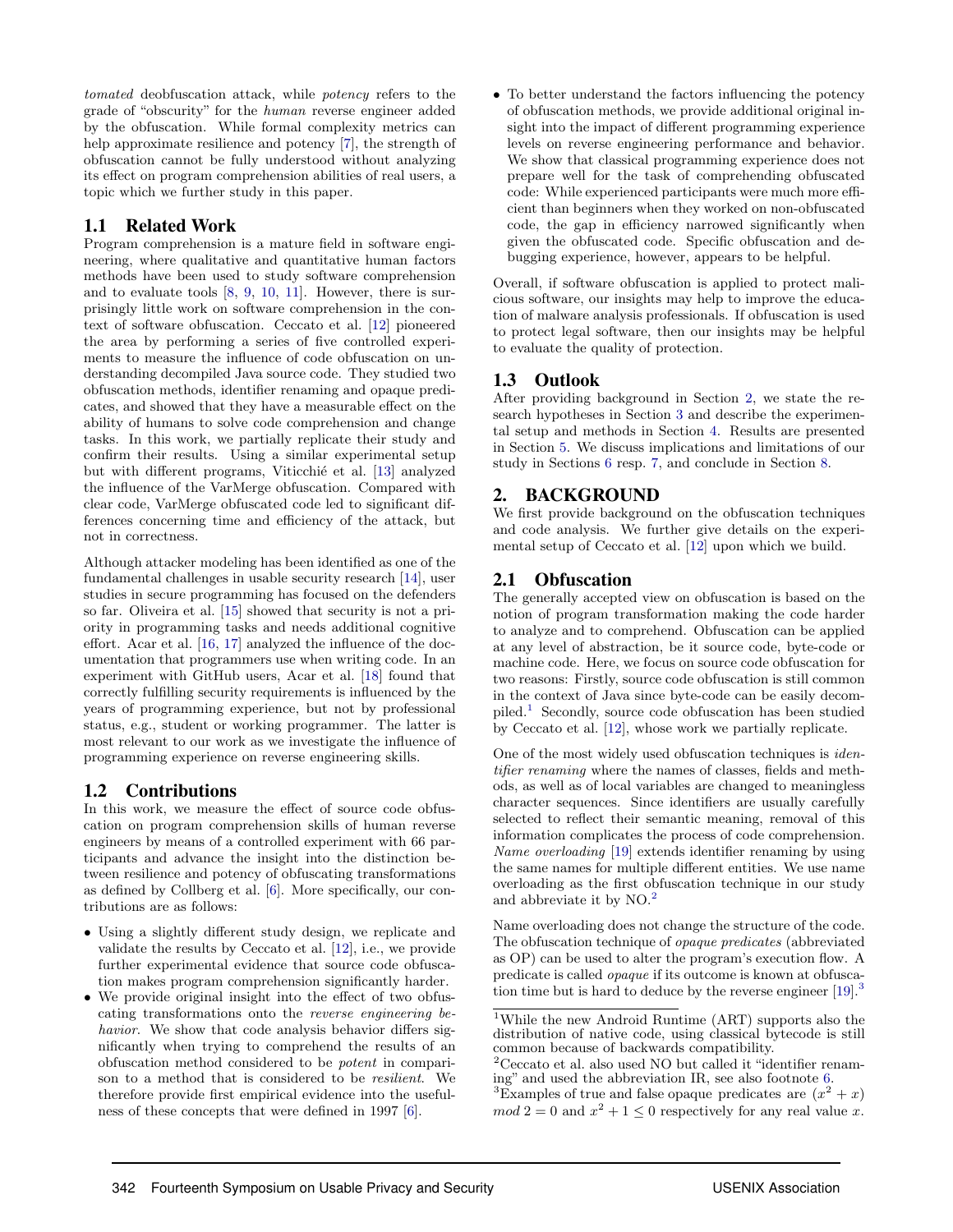Opaque predicates can be used to extend existing branches or to insert dead code. We use OP as second obfuscation technique in our experiments. Appendix [A](#page-14-0) provides code examples to illustrate both obfuscation techniques.

## 2.2 Code Analysis and Eclipse

The process of understanding of the program's code and its key features is referred to as code analysis. Static code analysis does not involve actual execution of the program, whereas in *dynamic* analysis, code is at least partially executed. Usually, code analysis is supported by tools. For the purpose of Java source code analysis, the Eclipse IDE can be utilized. It can perform both static and dynamic analysis. In the following we briefly describe the capabilities of this tool, as it was used by participants in our study.

The Eclipse IDE supports static analysis by providing additional information for the source code, such as showing the class inheritance hierarchy or call graph, or highlighting cross-references. It can also automate standard modifications of the program performed by the analyst, such as renaming of variables, methods, and fields, or moving methods from one class to another. In this paper we refer to the latter operations as advanced Eclipse commands.

The Eclipse IDE also supports program execution in the debugging mode. Using this mode, the analyst can perform single-stepping, executing only one instruction at a time, set breakpoints, watch the variable values, and so on. This functionality can be useful to follow the execution of the code under analysis, in order to better understand the dependencies between code and external program's behavior, or to identify predicates suspicious of being opaque, namely those that always have the same value at runtime.

## 2.3 Obfuscation Studies by Ceccato et al.

Ceccato et al. [\[20,](#page-13-19) [21,](#page-13-20) [12\]](#page-13-11) conducted a series of experiments using two programs and letting participants solve two code comprehension tasks and two code modification tasks for each program. The experiments varied in the type of obfuscation, the type of students (bachelor, master or PhD) and the universities in which they took place, while the experimental tasks remained the same. Since the results of all experiments are summarized in one single paper [\[12\]](#page-13-11), we refer to this paper in the following.

One of the programs (called Race in the following) is an online game that lets two players conduct a car race. Another program, called Chat, lets people have public or private online conversations. The programs were given to the participants as source code decompiled from Java bytecode, as this is the usual way how the reverse engineers work on Java code. Depending on the experiment, the programs were provided in different variants: as clear code (unobfuscated), obfuscated with identifier renaming (which was in fact name overloading), or obfuscated with opaque predicates. General software metrics for both programs presented in Table [1](#page-3-1) show that the programs are comparable in their complexity. Although Race has a higher number of methods and lines of codes (LOC) than Chat, it has a lower overall cyclomatic number [\[22\]](#page-13-21) (roughly corresponding to the number of linearly independent paths in a function's code).

Ceccato et al. [\[12\]](#page-13-11) conducted five experiments that cumulatively evaluated whether code obfuscation influences perfor-

|            |       | Race |      |       | Chat |      |  |  |
|------------|-------|------|------|-------|------|------|--|--|
| Metric     | Clear | NΟ   | ΩP   | Clear | NΟ   | ΩP   |  |  |
| Classes    | 14    | 14   | 14   | 13    | 13   | 13   |  |  |
| Methods    | 109   | 109  | 125  | 72    | 72   | 88   |  |  |
| LOC        | 1215  | 1215 | 3783 | 1030  | 1030 | 3642 |  |  |
| Cyclomatic | 244   | 244  | 1131 | 253   | 253  | 1775 |  |  |

<span id="page-3-1"></span>Table 1: Software metrics calculated for the different versions of the programs. Due to the nature of NO, the metrics are the same for NO and Clear.

mance of reverse engineers: Do people solve code comprehension tasks slower and less correct on obfuscated code? If yes, which of the obfuscation methods (NO or OP) reduces the performance more severely? The code comprehension tasks from the study can be found in Table [2.](#page-3-2) [4](#page-3-3) Overall, Ceccato et al. found statistically significant differences only for the obfuscation technique NO, supporting the belief that opaque predicates help to slow down automated analysis rather than performance of human reverse engineers.

| Task                     | Description                                                                                                                                                                                                              |
|--------------------------|--------------------------------------------------------------------------------------------------------------------------------------------------------------------------------------------------------------------------|
| Race:<br><b>Box</b>      | In order to refuel the car has to enter the<br>box. The box area is delimited by a red<br>rectangle. What is the width of the box<br>entrance (in pixel)?                                                                |
| Race:<br>Laps            | When the car crosses the start line, the<br>number of laps is increased. Identify the<br>section of code that increases the number<br>of laps the car has completed (report the<br>class name/s and line number/s).      |
| Chat:<br><b>Messages</b> | Messages going from the client to the<br>server use an integer as header to distin-<br>guish the type of the message. What is the<br>value of the header for an outgoing public<br>message sent by the client?           |
| $Chat:$<br>Users         | When a new user joins, the list of the dis-<br>played "Online users" is updated. Identify<br>the section of code that updates the list<br>of users when a new user joins (report the<br>class name/s and line number/s). |

<span id="page-3-2"></span>Table 2: Participants' tasks for the study of Ceccato et al. [\[12\]](#page-13-11) and ours.

## <span id="page-3-0"></span>3. HYPOTHESES

We formulate research hypotheses that aim at answering the following research questions:

- Can we validate the results of Ceccato et al. concerning code comprehension?
- Does obfuscation influence the code analysis behavior of attackers?
- Does programming *experience* influence code comprehension and behavior of the attackers?

<span id="page-3-3"></span> $^4\rm{Ceccato}$  et al. also investigated code change tasks that we do not consider in our study. We present differences between their and our study in more detail in Section [4.](#page-5-0)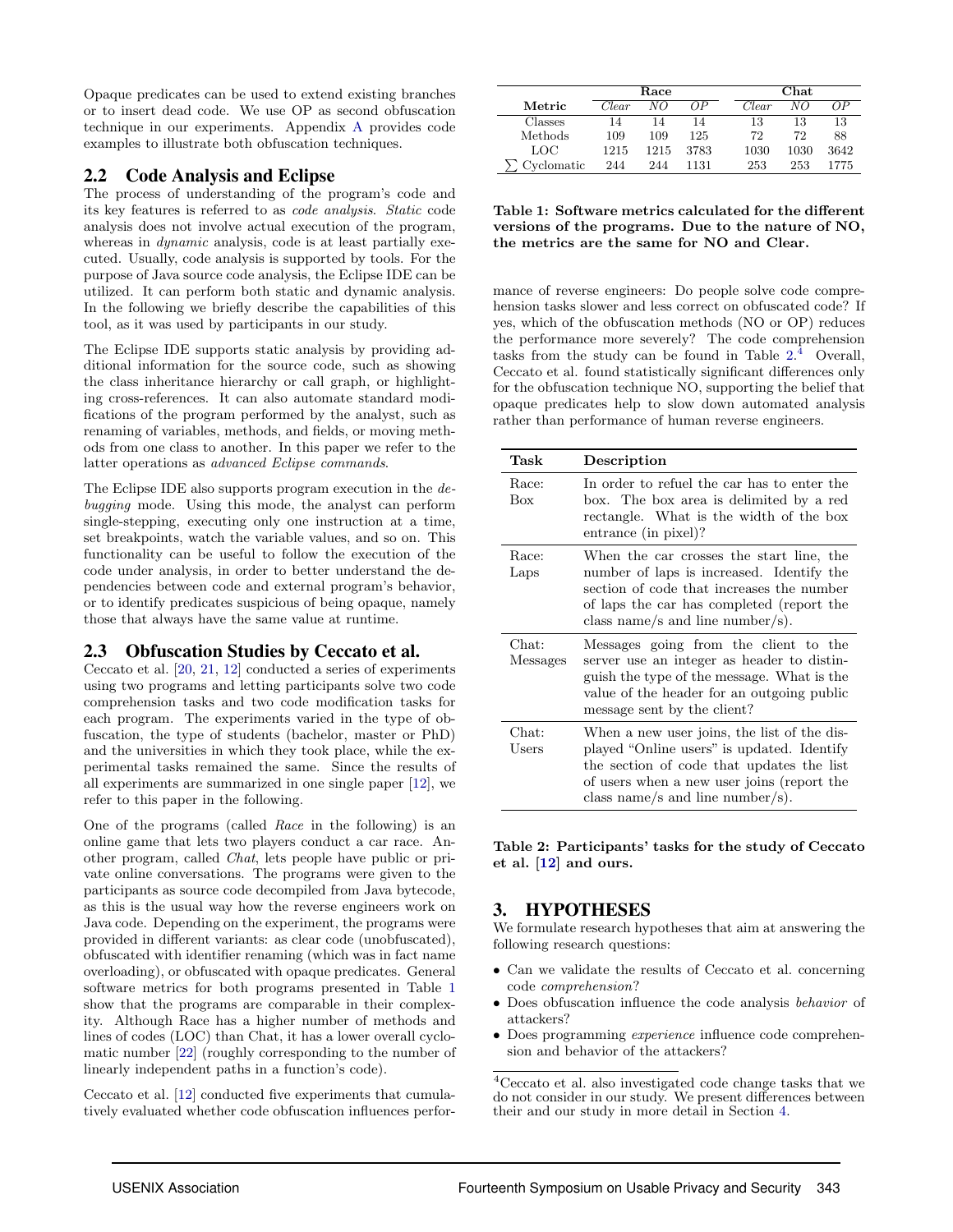#### 3.1 Code Comprehension Hypotheses

Considering the effect of code obfuscation on code comprehension, we evaluate the following hypothesis:

Obfuscated code is more difficult to comprehend than clear code.

However, the term "obfuscated code" can be instantiated in many different ways. To evaluate such a hypothesis it would be necessary to investigate the effects of a "representative" set of obfuscation methods and it is not entirely clear what this could be. We therefore focus on the effects of the two obfuscation techniques NO and OP and conduct partial replication of prior work by Ceccato et al. [\[12\]](#page-13-11).

Ceccato et al. found no significant difference between correctly comprehending clear code and code obfuscated with any of the two obfuscation techniques. For the efficiency the results differed. While no significant difference in the efficiency between working on clear and OP-obfuscated code was found, efficiency of working on NO-obfuscated code significantly decreased compared to working on clear code. Similarly, only working on NO-obfuscated code took significantly longer than working on clear code. Ceccato et al. [\[12\]](#page-13-11) therefore rejected several of their hypotheses concerning OPobfuscated code. However, since the number of participants in the various studies was quite small (10 to 22), we assume that some effects of the obfuscation methods might have been missed. Therefore, for code comprehension we formulate the same set of hypotheses as Ceccato et al. [\[12\]](#page-13-11), where capitalized words set in italics indicate independent variables for the statistical analysis:

- $HC1_{NO}$  NO-obfuscated code is more difficult to comprehend than Clear code.
- HC1OP OP-obfuscated code is more difficult to comprehend than Clear code.

These hypotheses attempt to approximate the hypothesis on the general effect of obfuscation presented above.

Following the discussion on the potency of obfuscation methods [\[6\]](#page-13-5), i.e., the differing grades of "obscurity" for the human reverse engineer added by the obfuscation, the next hypothesis aims at insights into the effects of conceptually different obfuscation techniques. Ceccato et al. found that understanding NO-obfuscated code is more difficult than understanding OP-obfuscated code. However, this difference was statistically significant in only one of two experiments that they conducted with this goal. We seek to validate their results with the following hypothesis:

HC2 NO-obfuscated code is more difficult to comprehend than OP-obfuscated code.

Ceccato et al. also report that participants with higher experience (measured by their study degree: bachelor, master or PhD student) performed slightly better on both, clear and obfuscated code (the results were not statistically significant). We therefore formulate the following hypothesis:

HC3 The higher the experience of attackers, the easier they comprehend Clear and Obfuscated code.

#### 3.2 Code Analysis Behavior Hypotheses

Ceccato et al. did not investigate behavior of attackers in solving their tasks. However, they asked participants some questions about their analysis behavior in a post-experimental question, e.g., which percentage of the task time they spent reading the code, or how many program executions in debugging mode they used. They report some (mostly not statistically significant) differences in the answers for clear and obfuscated code. We take their investigation as an inspiration for looking at the actual attacker behavior.

In practice, the first step in code comprehension of obfuscated code is usually to identify the particular obfuscation technique and perform experiments with tools for automatic deobfuscation [\[23\]](#page-13-22). It is therefore to be expected that comprehension of obfuscated code results in different code analysis behavior from classical reverse engineering, namely that behavior attempts to first identify the obfuscation method or performs simple deobfuscation tasks. In general, we therefore evaluate the following hypothesis:

Code obfuscation significantly changes code analysis behavior in comparison to analysis behavior for clear code.

Since code analysis behavior appears to target the obfuscation method first, we expect to find differences not only between clear code and obfuscated code in general, but also differences in the behavior between code obfuscated by different obfuscation techniques. We therefore explore the novel behavioral research question by evaluating the following hypotheses with regard to the behavior of the attackers for code comprehension tasks:

 $\textbf{H}\textbf{B1}_{\textbf{NO}}$  When analyzing *NO-obfuscated* code attackers behave differently than when analyzing *Clear* code.

- HB1OP When analyzing OP-obfuscated code attackers behave differently than when analyzing *Clear* code.
- HB2 When analyzing NO-obfuscated code attackers behave differently than when analyzing *OP-obfuscated* code.

Since comprehending obfuscated code in practice seems to require additional expertise, we also formulate hypotheses concerning the influence of experience, as previously done for code comprehension:

HB3 Experienced attackers behave differently than beginners when analyzing *Clear* and *Obfuscated* code.

#### 3.3 Measurements

We now describe how we measured code comprehension, behavior and experience.

#### <span id="page-4-0"></span>*3.3.1 Code Comprehension Measurements*

We measure code comprehension in exactly the same way as proposed by Ceccato et al. [\[12\]](#page-13-11):

- Correctness (measured per program) is the number of correctly solved tasks: 0 if no task is solved correctly, 1 if precisely one task is solved correctly and 2 if both tasks are correct.
- *Time correct* (measured per program in minutes) is the time spent on average for correctly solving tasks for a program. It is computed as the sum of times spent on correctly solved tasks divided by the number of correctly solved tasks. If no answer was given correctly, the participant was taken out of the calculations.
- Total time (measured per program in minutes) shows how long a participant worked on the program, independently on the correctness of solutions. Although this is not a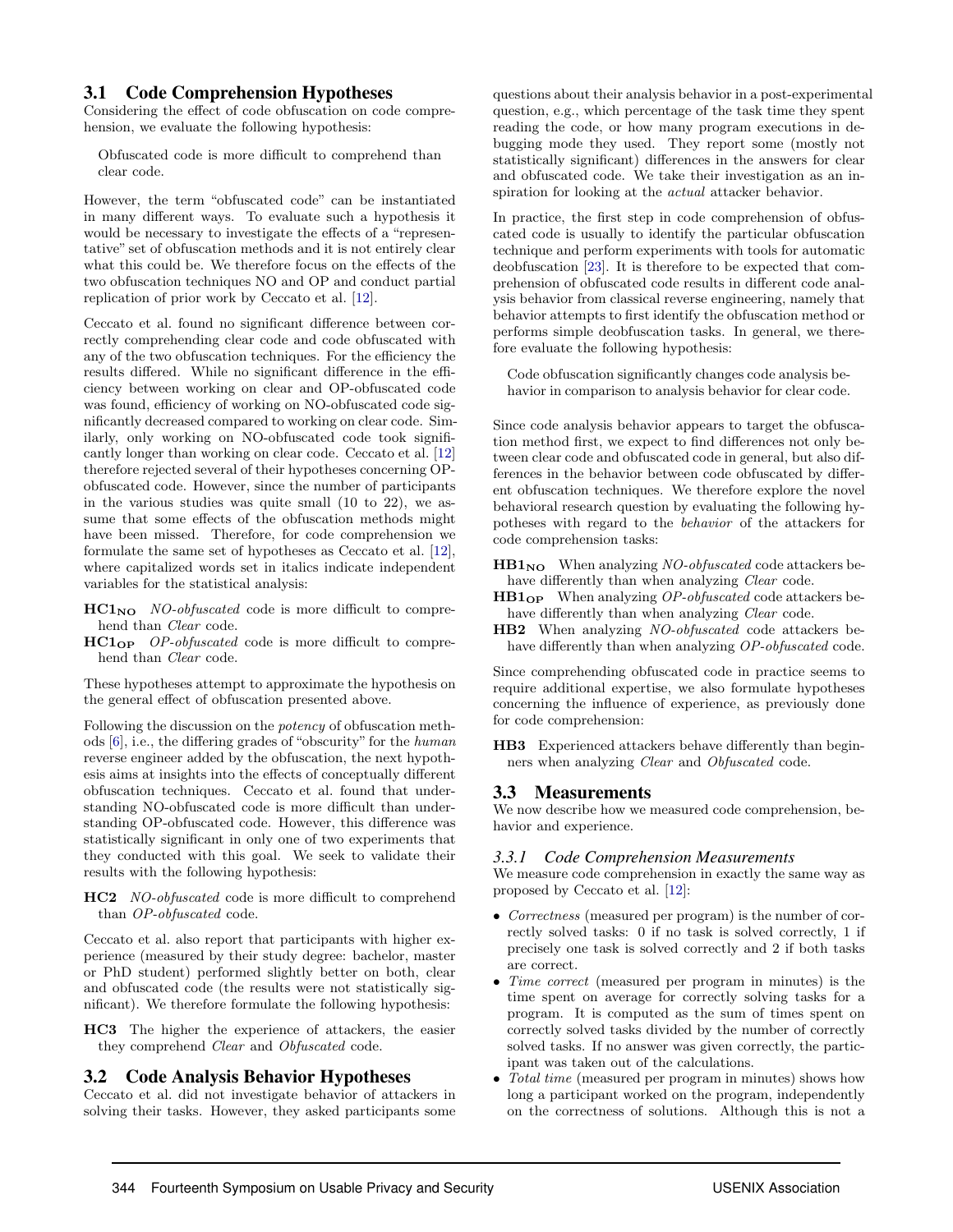code comprehension variable by itself, we use it to derive the notion of efficiency below.

• *Efficiency* (measured per program) is *Correctness* divided by Total time.

For the tasks that ask to point out a line number where a certain action is performed ("Race:Laps" and "Chat:Users" in Table [2\)](#page-3-2), we evaluated the Correctness of the participants' answers in a different way than Ceccato et al. [\[12\]](#page-13-11). Whereas they accepted only one specific line number as correct answer, we have adopted a less restrictive interpretation that allowed the following solutions:

- The exact line according to Ceccato et al. [\[12\]](#page-13-11).
- The line number of the corresponding function header, or the lines interval of the whole corresponding function.
- The exact line of the corresponding function's call site.

We think that all three answers provide a sufficient proof of the participant's understanding of the code functionality. In the hypotheses testing in the sequel, we consider Ceccato et al.'s evaluation for comparison. Two other tasks ("Race:Box" and "Chat:Messages") were evaluated exactly as by Ceccato et al.

#### *3.3.2 Behavior Measurements*

To record actions performed by participants during code analysis, we use the Eclipse plugin Fluorite [\[24\]](#page-13-23) that creates an XML-log of all commands and events with the corresponding timestamps. This data allows us to reconstruct the reversing procedure of each participant with high precision. We extract the following information from the logs:

- The number of the *file open* operations, which correspond to either opening a new file or switching the focus to the already opened one.
- The number of executed *advanced commands* such as automatic identifier renaming, construction of call graphs and type hierarchies.<sup>[5](#page-5-2)</sup>
- The number and the total time of program executions.
- The number of times and the total time of the program being in debugging mode.
- The total time of code reading, which is defined as the overall processing duration for the given program minus the execution and debugging time.

For each action, i.e., program execution, debugging, file open and advanced command, the start and the end timestamp relative to the begin of the program processing are used.

#### <span id="page-5-3"></span>*3.3.3 Experience Measurements*

Cecatto et al. evaluated the experience of the participants based on whether they were bachelor, master or PhD students. They argued that this is a reliable measure since the authors were in charge of the participants' courses at the corresponding universities [\[12\]](#page-13-11). For our study we assume that the participants might have studied at different universities before. Moreover, the attended courses can greatly differ at our university due to different study programs. Further, Acar et al. [\[18\]](#page-13-17) found that even differentiating between students and non-students showed no significant differences in their participants' skills. We therefore evaluated experience using a more general explorative approach.

Individual differences in programming skills, programming experience or experience in dealing with obfuscated code may influence the performance of participants and their analysis behavior. Experience relates to the hypotheses HC3 and HB3 and is measured as follows:

- Programming Experience is measured on a scale from 1 to 4 using the following question in the pre-study questionnaire: "How would you describe the quality and the type of the code you wrote so far?" This question originates from Ceccato et al. [\[12\]](#page-13-11) and has the following answer options:
	- 1. Few and small programs (e.g., course exercises)
	- 2. Many small programs
	- 3. Small programs and 1 or 2 big programs (e.g., thesis and projects)
	- 4. Big programs
- Study-relevant Experience refers to the experience and knowledge in code obfuscation, Java, the usage of Eclipse for software development, debugging software, the usage of Eclipse for debugging software. These factors are measured using questions "Please indicate your experience with ..." in the pre-study questionnaire on a 5-point Likert scale with values from  $1 = very low$  to  $5 = very high$ ;
- Comprehension Skills are measured by considering the efficiency of a participant when working with Clear code.

## <span id="page-5-0"></span>4. METHOD

In this section we outline study materials and design, including ethical considerations, and describe recruitment and demographics of the participants. Finally, data analysis techniques are presented.

## 4.1 Study Materials

#### *4.1.1 Code and Questionnaires*

Ceccato et al. [\[12\]](#page-13-11) provided us with original .jar-files for the clear code of the Chat and Race programs used in their studies. We obfuscated the source code of both programs (Chat and Race) either with name overloading (NO) or with opaque predicates (OP) using the SandMark tool [\[25\]](#page-14-1) which was reportedly also used in previous work.<sup>[6](#page-5-1)</sup> The resulting three .jar files were decompiled using JAD [\[26\]](#page-14-2), leading to three source code versions of each program: two obfuscated versions (NO and OP) and the unobfuscated original version. These were used by the participants in our study.

We used the questionnaires by Ceccato et al. [\[12\]](#page-13-11) that were slightly adapted for our study. For example, we did not ask the participants to estimate the number of code executions per task, since we could measure this in our setup. The questions asked in the survey, their order and under which circumstances they were presented to the participants can be found in Appendix [B.](#page-15-0)

## *4.1.2 Technical Setup*

The technical setup of our study was designed to be especially easy and efficient to replicate. We prepared virtual machines equipped with the Eclipse IDE for analyzing the

<span id="page-5-2"></span><sup>5</sup>Advanced commands have the command ids starting with org.eclipse.jdt.ui.edit.text.java.

<span id="page-5-1"></span> $^6\text{While}$  Ceccato et al. [\[12\]](#page-13-11) claim to have investigated the effect of identifier renaming (IR) using SandMark, SandMark does not explicitly offer this obfuscation method. So while we were able to reproduce the obfuscated version of OP, we could not reproduce the code for IR. We therefore chose the "closest" obfuscation variant to identifier renaming provided by SandMark which was name overloading (NO).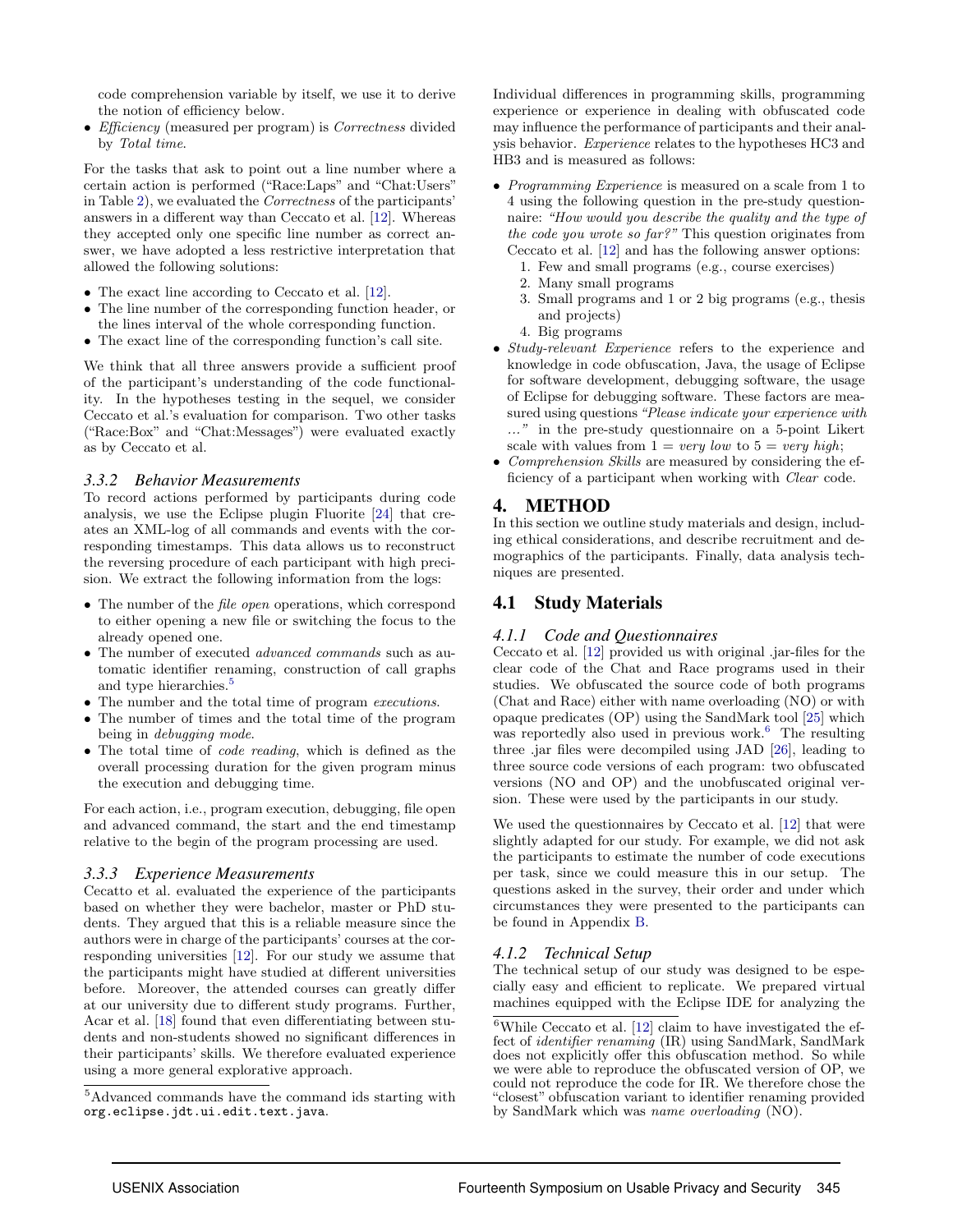programs and with the Firefox browser for filling out the online questionnaires. All questionnaires and the code comprehension tasks were combined into one online question-naire that was developed with LimeSurvey<sup>[7](#page-6-0)</sup>. Participants therefore did not have to change the medium they work on. This also ensured that the participants did not forget to answer the questions, as they could not proceed to the next task otherwise. We were also able to take more precise time measurements than the previous work [\[12\]](#page-13-11), where the participants filled in the questionnaires on paper and wrote down start and end time of each task.

## 4.2 Participants

The participants were recruited at an engineering department of a German university. The recruiting materials (flyers, posters and emails) required the participants to have at least basic knowledge of Java and Eclipse.

In total 76 participants took part in our study (8 female). For the evaluation, data of 10 participants were excluded from the analysis because they indicated in the survey that they did not have enough time to successfully complete all tasks. This leaves a total of 66 participants. Most of them (44) were bachelor students, 20 master and 2 PhD students. Ages ranged from 18 to 31 with an average of 22 years.

Most participants were studying computer science (40), followed by computational engineering (4) and medical engineering (4). Furthermore, 16 participants (24.2%) stated that they already participated in a course related to software obfuscation, 7 participants stated that they already worked full-time as a programmer. Part-time working experience was reported by 16 participants.

Concerning previous coding experience, 34 participants (51.5%) stated that they already wrote one or two big programs. The two groups who either only worked on few small programs (19.7%) or on many small programs (21.2%) were almost equally represented. Participants with high experience in big programs made up 7.6% of the participants.

## 4.3 Study Design

#### *4.3.1 Experimental Setup*

Our experimental setup is slightly different from Ceccato et al. [\[12\]](#page-13-11). The main differences are summarized in Table [3.](#page-6-1) Whereas in their work, each participant attended two sessions on two different days in order to reduce the fatigue effects, we opted for having only one session per participant, because a simplified study design allowed us to recruit more participants and thus obtain more results for robust statistical analysis.

To reduce the fatigue effects in our study, we reduced the number of tasks on which each participant worked. For each program, the participants worked on the two comprehension tasks from the original study (Table [2\)](#page-3-2). The two additional change tasks given by Ceccato et al. [\[12\]](#page-13-11) were omitted.

Moreover, Ceccato et al. [\[12\]](#page-13-11) used the within subjects design [\[27,](#page-14-3) [28\]](#page-14-4) where each participant worked on all tasks for a particular study. For example,when they compared between clear code and OP, all 16 participants worked on clear and OP-obfuscated code. In the study where the influence of OP

and NO were compared, all participants performed tasks on programs obfuscated with NO as well as with OP. This design is especially useful for small numbers of participants.

|                             | Ceccato<br>et al. $[12]$ | this<br>paper |
|-----------------------------|--------------------------|---------------|
| Sessions per participant    | 2                        |               |
| Number of tasks per program | 4                        | 2             |
| Participants (Clear vs NO)  | 10 and $221$             | 31            |
| Participants (Clear vs OP)  | 16                       | 35            |
| Participants (NO vs OP)     | 13 and $131$             | 66            |
| Participants (total)        | 74                       | 66            |

<span id="page-6-1"></span>Table 3: Experimental setups by Ceccato et al. versus this work. Due to different study designs (within subjects [\[12\]](#page-13-11) versus between subjects in this work), data of all our participants (66) could be used for comparison of NO- versus OP-obfuscated code.  $1$  Two separate studies were conducted.

We opted for the between subjects design when comparing the performance of participants working on NO-obfuscated code with the performance of different participants working on OP-obfuscated code. For robust statistical analysis, between subjects design needs a higher number of participants. However, we let all participants first work on the clear code, because we decided to assess their level of expertise in program understanding in this way (see Section [3.3.3\)](#page-5-3). This measurement of expertise should therefore be free from fatigue effects. This study design also lets us compare performance on non-obfuscated code with performance on obfuscated code for each participant (i.e., within subjects).

#### *4.3.2 Groups and Tasks*

The overall study design is presented in Table [4.](#page-7-0) The participants were randomly assigned to one of the four experimental groups. Each participant first worked on the clear code of one program, and then on the code of the other program obfuscated with NO or OP. For each program, the participant had to solve two tasks that are presented earlier in Table [2.](#page-3-2) The tasks were presented in the randomized order.

#### *4.3.3 Procedure and Ethics*

The study received approval by the data protection office of the Friedrich-Alexander-Universität Erlangen-Nürnberg. Participants worked under anonymous IDs and were informed at the beginning of their session about data collected during the experiment. We also explained that our goal is not to test their individual performance, but to understand in general how people work on various code comprehension tasks.

We conducted 14 sessions with 7 participants per session on average. Each session lasted 90 minutes, but the participants could leave earlier. In particular, if participants found the tasks too demanding, they could quit and were nevertheless fully paid. They received a 10 EUR gift voucher for participation. On average they worked for 47 minutes.

Each session started with a short presentation by the same researcher using the standardized set of slides. First, the purpose of software obfuscation was introduced, then the procedure was explained. The screenshots of the two programs were included, to make the participants familiar with

<span id="page-6-0"></span><sup>7</sup> <https://www.limesurvey.org>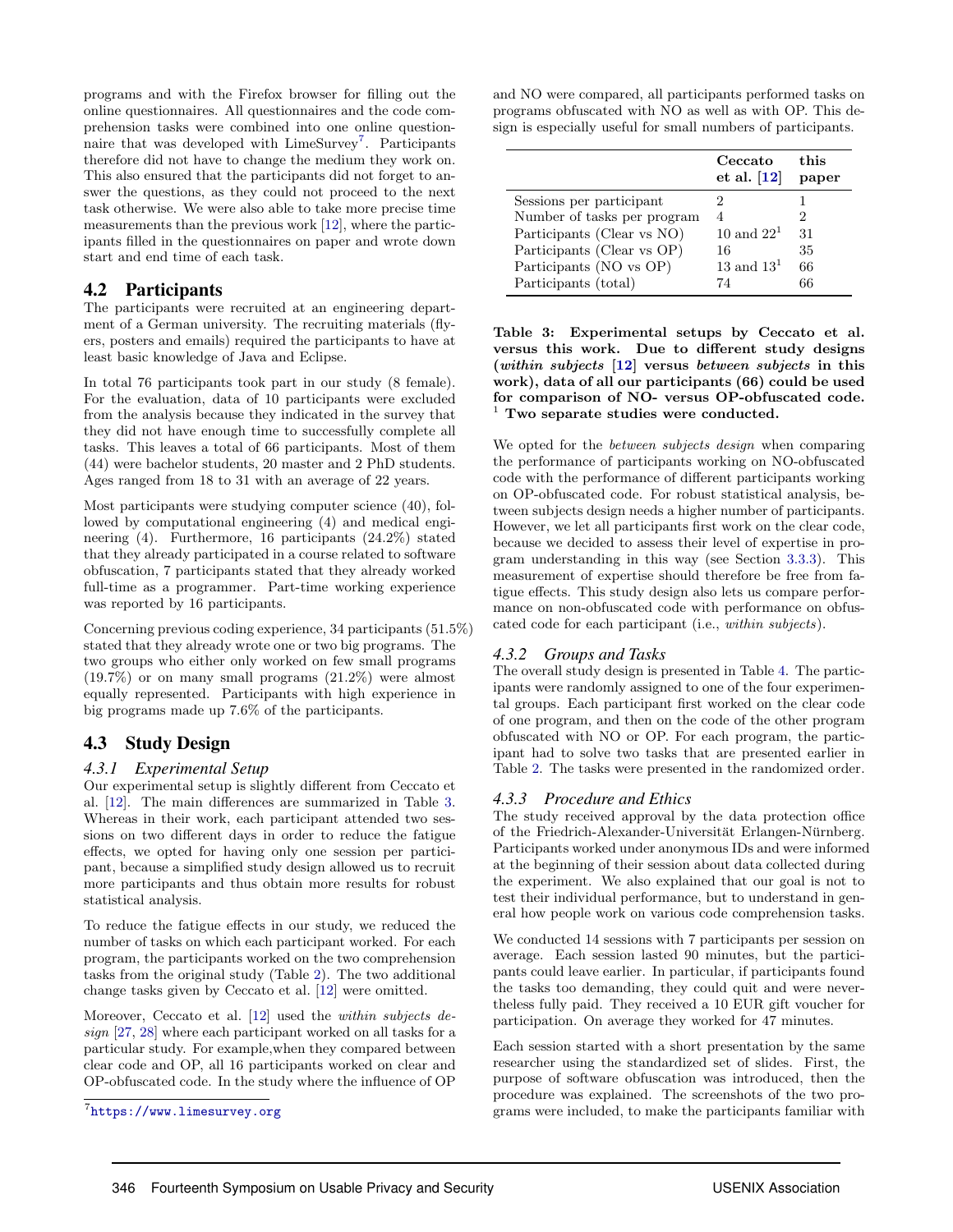| Group | 1st Program (clear code)      | 2nd Program (obfuscated)           |
|-------|-------------------------------|------------------------------------|
|       | Race: $Rnd(Box, \text{Laps})$ | $NO(Chat):$ $Rnd(Messages, Users)$ |
| 2     | Race: $Rnd(Box, Laps)$        | $OP(Chat):$ $Rnd(Mesages, Users)$  |
| 3     | Chat: Rnd(Messages, Users)    | $NO(Race):$ $Rnd(Box, Laps)$       |
| 4     | Chat: $Rnd(Messages, Users)$  | $OP(Race):$ $Rnd(Box, Laps)$       |

<span id="page-7-0"></span>Table 4: Groups and tasks. Each user first worked on the clear code of one program, and then on the NO- or OP-obfuscated code of another program. Rnd denotes the randomization of task order within each program.

the programs. One or two additional researchers (depending on the number of the session participants) were in the lab to ensure the smooth execution of the experiment.

After the presentation, the participants logged into the virtual machine with their anonymized participant ID. There, they opened Firefox and started filling out the online survey. After answering the pre-study questionnaire, they were shown a password that they entered to unzip the zip-file with the program code. By entering the password, Eclipse was automatically set up with the corresponding source code (unobfuscated for the first program) according to the group the participants belonged to. Also, the logging of all events and timings in Eclipse started.

Back in the online survey, a description of the the first program was shown. On the next page of the survey the first task was presented and the solution had to be filled in. When the first task was successfully completed, the survey asked the post-task questions. Next, the second task was presented in the survey. After finishing this task, participants where asked to close Eclipse. By doing so, a log-file with all events in Eclipse was sent to our server. Participants then filled out post-task questions again. Furthermore, the post-program questions were asked. Then the password for the second program was shown and the same procedure was repeated for the second (obfuscated) program.

#### 4.4 Data Analysis

Statistical analysis was performed using SPSS [\[29\]](#page-14-5). For all tests, a significance level of  $\alpha = 0.05$  was employed.

#### *4.4.1 Effect of Code Obfuscation*

To compare code comprehension and code analysis behavior for clear and for obfuscated code, we used Wilcoxon signedrank tests (within subjects design). To compare both obfuscation methods with each other, we used Mann-Whitney U tests (between subjects design). Non-parametric tests were used because the assumption of normal distribution was violated for most variables (as indicated by Shapiro-Wilk and Kolmogorov-Smirnov tests).

#### <span id="page-7-3"></span>*4.4.2 Impact of Experience*

Experience was assessed with three measures: Programming Experience, Study-relevant Experience, and Comprehension Skills (Section [3.3.3\)](#page-5-3). We first analyzed the five questions of Study-relevant Experience. With a factor analysis, we extracted two factors with eigenvalues larger than 1 (Kaiser Guttman criterion). These two factors explained 82% of the variance in the data. Table [5](#page-7-1) shows the factor loadings after varimax rotation. Factor 1 summarizes experience with obfuscated code and debugging and Factor 2 encompasses experience with Java and Eclipse. Individual experience levels

|                                  |      | Factor 1 Factor 2 |
|----------------------------------|------|-------------------|
| Code obfuscation                 | .921 |                   |
| Debugging software               | .798 |                   |
| Java.                            |      | .773              |
| Eclipse for software development |      | .940              |
| Eclipse for debugging            |      | .925              |

<span id="page-7-1"></span>Table 5: Factor loadings after varimax rotation. Values below 0.4 are omitted.

|                         | Progr.<br>Exp. | Obfusc.<br>Exp. | Java<br>Exp. | Compr.<br>$\rm Skill^1$ |
|-------------------------|----------------|-----------------|--------------|-------------------------|
| Obfus.Exp.              | $0.648**$      |                 |              |                         |
| Java Exp.               | $0.466**$      | $0.298*$        |              |                         |
| Compr. $\text{Skill}^1$ | $0.323**$      | $0.411**$       | 0.097        |                         |
| Compr. Skill $^2$       | $0.264*$       | $0.326**$       | 0.140        | $0.945**$               |

<span id="page-7-2"></span>Table 6: Correlations between experience indicators;  $^{1}$ our measurement,  $^{2}$ strict measurement (Ceccato et al.); \*p<.05, \*\*p<.01.

were computed by averaging across the respective questions. In summary, we consider four indicators of experience:

- Programming Experience: quality and type of code written so far;
- Obfuscation Experience: experience with obfuscation and debugging;
- *Java Experience*: experience with Java and using Eclispe;
- *Comprehension Skills*: efficiency in working on clear code.

The four indicators were moderately correlated with each other (see Table [6\)](#page-7-2), indicating that they can be integrated to measure individual levels of experience.

On the basis of the four experience indicators, we divided participants into experience groups using a data-driven approach. We ran a cluster analysis, which tries to identify homogeneous groups of cases, such that observations in the same group are as similar as possible, and observations in different groups are as different as possible. A k-means cluster analysis was performed, setting the parameter k to the value 2 to extract two groups of experience. The final groups, "Beginners"  $(N = 21)$  and "Experienced"  $(N = 45)$ , differed significantly in all four indicators, all  $F$ 's(64) > 5.952, p's < 0.018 (see Table [7\)](#page-8-1).

To assess the moderating effect of experience on code comprehension and code analysis behavior, mixed-model Analyses of Variance (ANOVA) were run with Obfucation (Clear vs. Obfuscated Code) as within subjects factor and Ex-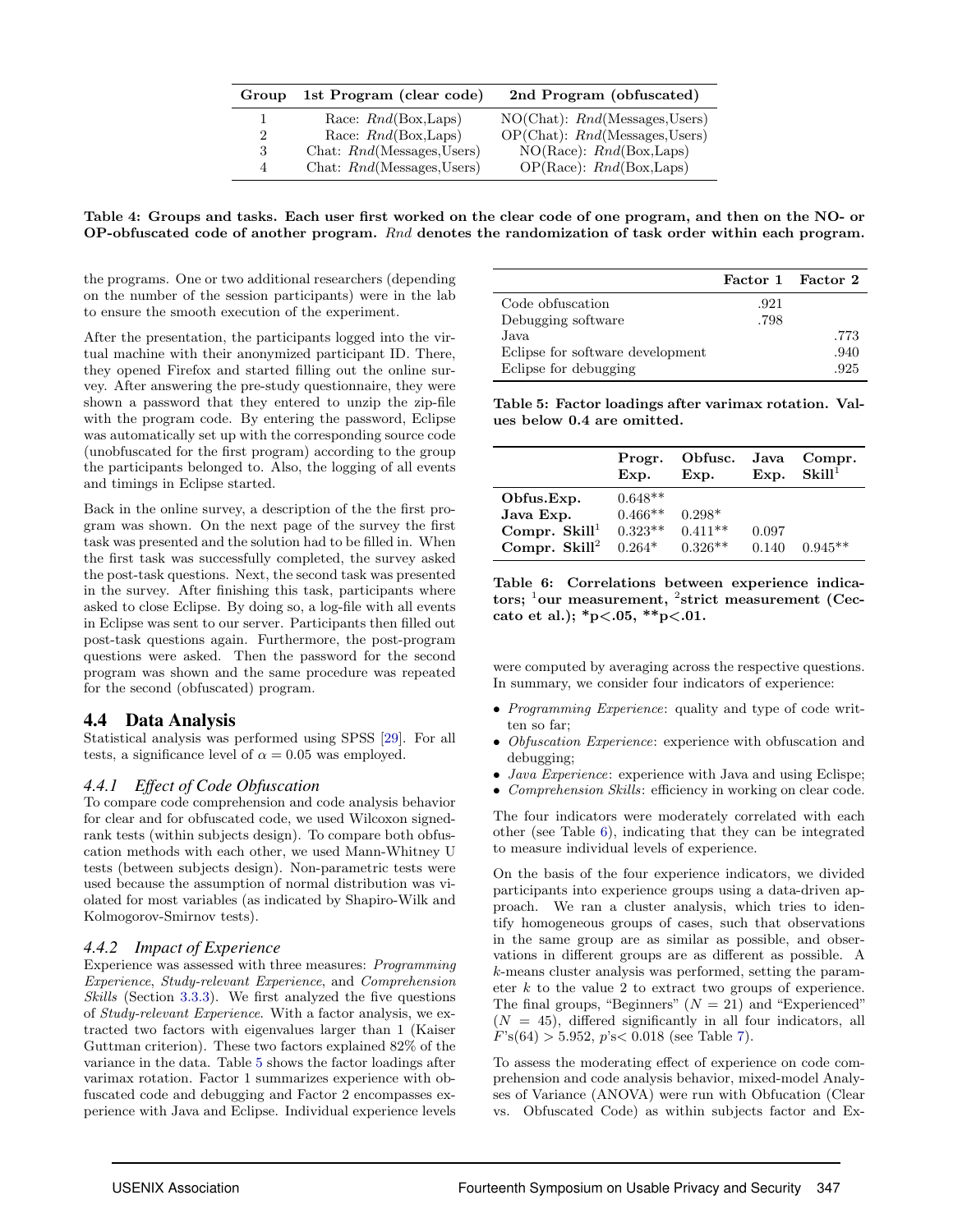|                  | <b>Beginners</b><br>$N=21$ | Experienced<br>$N=45$ |
|------------------|----------------------------|-----------------------|
| Programming Exp. | $1.42 + 0.60$              | $2.96 + 0.52$         |
| Obfuscation Exp. | $1.55 + 0.44$              | $2.99 + 0.73$         |
| Java Exp.        | $2.30 + 0.60$              | $3.13 + 0.80$         |
| Compr. Skill     | $0.07 + 0.06$              | $0.18 + 0.20$         |

<span id="page-8-1"></span>Table 7: Description of the experience groups (Mean±SD).

perience (Beginners vs. Experienced) between subjects factor.[8](#page-8-2) Effects of obfuscation (irrespective of experience) are reflected by the main effect Obfuscation. Similarly, effects of experience (irrespective of the type of code) is reflected in the main effect Experience. Whether experience moderates the obfuscation effect (i.e., whether beginners and experts differ in working with obfuscated code) is reflected by the interaction between Obfuscation and Experience. If the interaction was significant, we run post hoc t-tests in order to compare beginners and experienced programmers when working with obfuscated code.

#### <span id="page-8-7"></span>*4.4.3 Effect Sizes and Statistical Power*

To assess the practical meaning of the empirical results, we calculated effect sizes. For Wilcoxon signed-rank tests and Mann-Whitney U tests, we report  $r$ . For ANOVAs we report partial eta-squared  $(\eta_p^2)$ . For unpaired t-tests, we report Cohen's d. For paired t-tests, we report Cohen's  $d_z$ , which corrects the effect size for correlations in a within-subjects design. However, both Cohen's d and  $\eta_p^2$  can be greater than 1, making an intuitive interpretation difficult. Therefore, we also report  $\omega^2$ , which ranges between 0 and 1. It can be interpreted as the percentage of variance in the data that is explained by the experimental manipulation. For interpretation, we followed the convention provided by Cohen [\[30\]](#page-14-6).

| Interpretation | Cohen's<br>$d \& d_z$ |               | $\eta_p^2$ and $\omega^2$ |
|----------------|-----------------------|---------------|---------------------------|
| no effect      | ${}< 0.20$            | ${<}0.10$     | < 0.01                    |
| small effect   | $0.20 - 0.50$         | $0.10 - 0.30$ | $0.01 - 0.06$             |
| medium effect  | $0.50 - 0.80$         | $0.30 - 0.50$ | $0.06 - 0.14$             |
| large effect   | > 0.80                | > 0.50        | > 0.14                    |

<span id="page-8-3"></span>

|  | Table 8: Interpretation of effect sizes. |  |  |  |
|--|------------------------------------------|--|--|--|
|--|------------------------------------------|--|--|--|

We assume that effects indicate practical relevance if they are of at least medium size (Table [8\)](#page-8-3). A power analysis showed that we were able to detect such an effect in the population with a probability of  $\beta = 0.80$  in a within subjects design with a sample of  $N = 35$  participants (i.e., running a Wilcoxon test) and in a between subjects design with a sample of  $N = 134$  (i.e., running a Mann-Whitney U test). Referring to the actual number of participants (Table [3\)](#page-6-1),

|      |          | Evaluation method  |                    |  |  |  |  |
|------|----------|--------------------|--------------------|--|--|--|--|
|      |          | This paper         | Ceccato et al.     |  |  |  |  |
| Race | Box      | 78.8\% (52/66)     | 78.8\% (52/66)     |  |  |  |  |
|      | Laps     | 78.8% (52/66)      | 54.5% (36/66)      |  |  |  |  |
| Chat | Messages | $57.6\%$ $(38/66)$ | $57.6\%$ $(38/66)$ |  |  |  |  |
|      | Users    | $31.8\%$ $(21/66)$ | $18.2\%$ $(12/66)$ |  |  |  |  |

<span id="page-8-6"></span>Table 9: Task correctness rates when evaluating the results with our evaluation method versus with the stricter rules by Ceccato et al. (Section [3.3.1\)](#page-4-0).

most of our tests (apart from Clear vs OP) are underpowered, meaning that we might have missed some effects due to small sample size.

#### <span id="page-8-0"></span>5. RESULTS

We present our results and, if applicable, compare them with the findings of Ceccato et al. [\[12\]](#page-13-11). We start with descriptive results (Section [5.1\)](#page-8-4), and then analyze differences between clear and obfuscated code with regard to code comprehension and analysis behavior (Sections [5.2,](#page-8-5) [5.3](#page-9-0) and [5.4\)](#page-9-1). The results of these evaluations are summarized in Table [10.](#page-9-2) Finally, we assess the moderating effect of experience (Section [5.5](#page-10-0) and Table [11\)](#page-11-2).

#### <span id="page-8-4"></span>5.1 Descriptive Results

Correctness results are presented in Table [9.](#page-8-6) Each of the 66 participants worked on four tasks, two with clear and two with obfuscated code. Using our less strict evaluation of all 264 solutions (see Section [3.3.1\)](#page-4-0), 163 were rated correct and the remaining 101 were false. Using the more strict evaluation by Ceccato et al., our participants scored 138 correct and 126 false answers. In both cases, "Chat: Users" was the most difficult task, and "Race: Box" the easiest one.

The fastest participant took 21 minutes, the slowest finished after 90 minutes. For the Chat program 90.9% and for the Race program 95.5% of the participants agreed or strongly agreed that the descriptions of the application was clear.

#### <span id="page-8-5"></span>5.2 Name Overloading  $(HCl_{NQ} \& HH1_{NQ})$

Tasks with clear and obfuscated code were solved with similar correctness,  $T(31) = 91.50$ ,  $p = 0.373$ ,  $z = -0.892$ .  $r = -0.113$  (Table [10\)](#page-9-2). To show the same level of correctness with obfuscated code, participants needed significantly longer,  $T(31) = 384.00$ ,  $p = 0.008$ ,  $z = 2.665$ ,  $r = 0.338$ . This speed-accuracy trade-off was reflected in a significant effect on efficiency,  $T(31) = 104.00$ ,  $p = 0.014$ ,  $z = -2.454$ ,  $r = -0.312$ . Time needed to correctly solve a task, i.e., a successful attack, was significantly longer for obfuscated code,  $T(21) = 181.00, p = 0.023, z = 2.277, r = 0.351.$ 

Using stricter correctness by Ceccato et al. [\[12\]](#page-13-11), we also found no difference concerning the correctness of code comprehension between clear and obfuscated code,  $T(31)$  = 67.50,  $p = 0.648$ ,  $z = -0.456$ ,  $r = -0.058$ . The effect of NO on efficiency was significant,  $T(31) = 106.00, p = 0.046,$  $z = -1.994$ ,  $r = -0.253$ . The time to correctly solve tasks showed no difference between the groups,  $T(20) = 152.00$ ,  $p = 0.079, z = 1.755, r = 0.277$ . However, our sample size was not sufficient to detect effects of medium size (Section [4.4.3\)](#page-8-7), such that we might have missed some effects.

<span id="page-8-2"></span><sup>8</sup>Although the assumption of normal distribution has been violated for most variables, to our knowledge, there is no valid non-parametric equivalent to a two-way ANOVA implemented in our analysis tool SPSS. For example, the Kruskal-Wallis test can be used as non-parametric equivalent to the one-way ANOVA. However, as we are interested in the interaction between two factors, i.e. Obfuscation and Experience, the test is not valid in our case.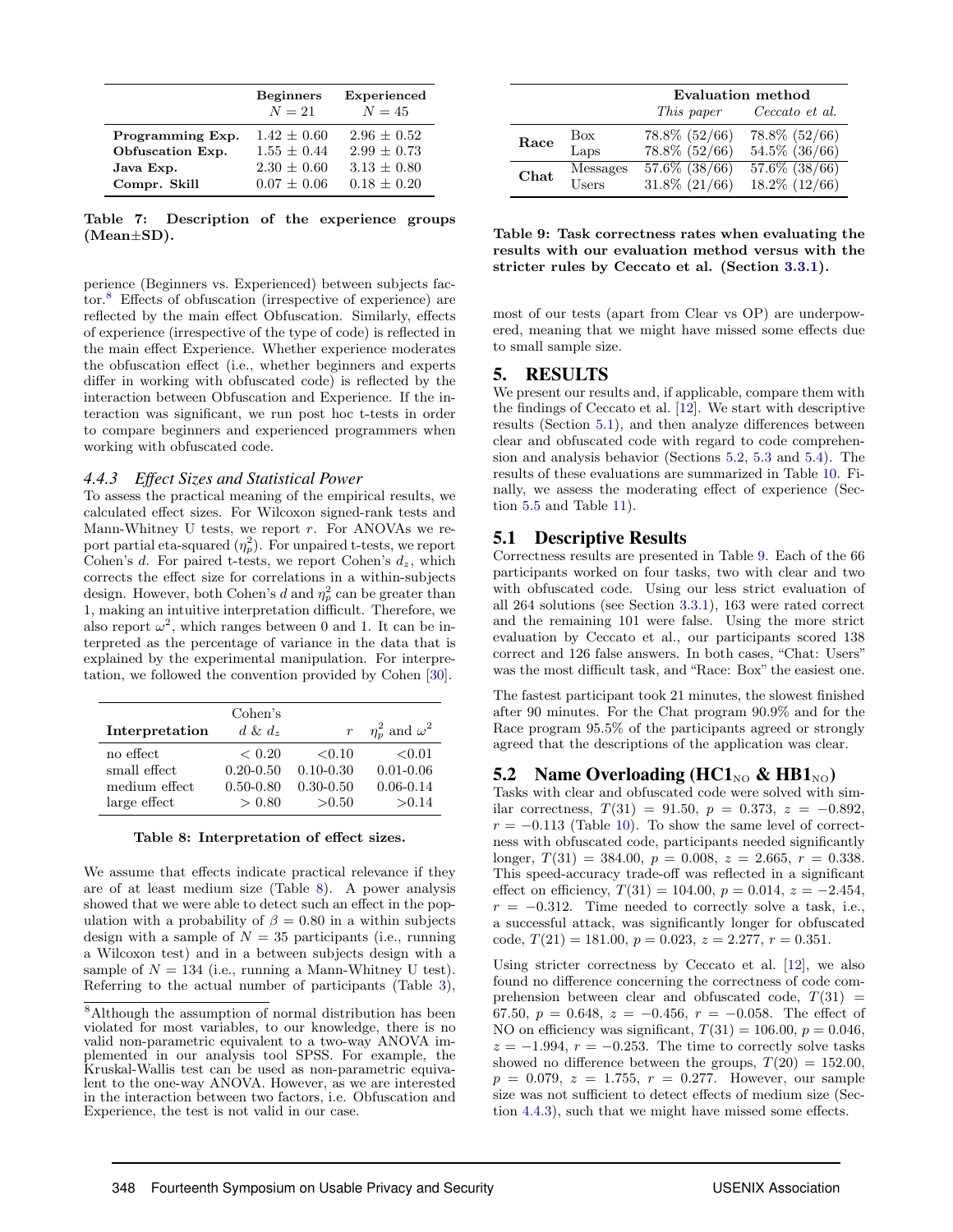|                                                   |        |        |        | <b>Descriptive Results</b> |           |        |            |            | Parameter-free tests |  |
|---------------------------------------------------|--------|--------|--------|----------------------------|-----------|--------|------------|------------|----------------------|--|
|                                                   | Clear  |        | NO.    |                            | <b>OP</b> |        | Clear      | Clear      | NO                   |  |
| Measurement                                       | Median | IQR    | Median | IQR                        | Median    | IQR    | $vs\ NO$   | $vs$ OP    | $vs$ OP              |  |
| Correctness                                       | 2.000  | 1.000  | 2.000  | 1.000                      | 1.000     | 1.000  | 91.50      | 80.50      | 496.00               |  |
| Efficiency                                        | 0.130  | 0.161  | 0.096  | 0.079                      | 0.090     | 0.057  | $104.00*$  | $125.00**$ | 571.00               |  |
| Total time                                        | 13.163 | 11.404 | 18.154 | 9.028                      | 15.986    | 11.551 | $384.00**$ | $456.00*$  | 444.00               |  |
| Time correct                                      | 5.758  | 5.595  | 8.888  | 3.817                      | 6.167     | 6.702  | $181.00*$  | 166.00     | 216.00               |  |
| Strict correctness as measured by Ceccato et al.: |        |        |        |                            |           |        |            |            |                      |  |
| Correctness                                       | 1.000  | 1.000  | 1.000  | 1.000                      | 1.000     | 1.000  | 67.50      | 77.00      | 492.00               |  |
| Efficiency                                        | 0.111  | 0.105  | 0.063  | 0.082                      | 0.082     | 0.052  | $106.00*$  | 161.00     | 570.00               |  |
| Time correct                                      | 5.439  | 6.079  | 8.874  | 3.817                      | 5.951     | 7.012  | 152.00     | 156.00     | 207.00               |  |
| Number of:                                        |        |        |        |                            |           |        |            |            |                      |  |
| File open commands                                | 13.000 | 19.000 | 30.000 | 30.000                     | 19.500    | 19.250 | $429.00**$ | 344.50     | $307.00**$           |  |
| Advanced commands                                 | 0.000  | 3.000  | 1.000  | 11.000                     | 1.000     | 4.250  | $121.50**$ | $126.00*$  | 479.50               |  |
| Program executions                                | 1.000  | 3.000  | 3.000  | 5.000                      | 2.000     | 2.000  | 216.50     | $376.00**$ | 478.00               |  |
| Debugging mode                                    | 0.000  | 1.000  | 0.000  | 3.000                      | 2.000     | 5.000  | $105.00**$ | $138.00**$ | 560.00               |  |
| Time spent on:                                    |        |        |        |                            |           |        |            |            |                      |  |
| Program executions                                | 0.383  | 1.400  | 1.317  | 4.467                      | 1.025     | 1.504  | $265.50*$  | $388.50*$  | 534.00               |  |
| Debugging mode                                    | 0.000  | 0.450  | 0.000  | 10.117                     | 3.000     | 11.292 | $120.00**$ | $131.00*$  | 496.00               |  |
| Code reading                                      | 10.500 | 9.533  | 13.683 | 9.633                      | 10.700    | 8.004  | 280.00     | 323.00     | 491.50               |  |

<span id="page-9-2"></span>Table 10: Descriptive results and parameter-free statistics (Wilcoxon & Mann-Whitney-U tests) comparing clear and obfuscated code; all times are in minutes;  $\frac{p}{0.05}$ ,  $\frac{p}{0.01}$ .

Reduced efficiency and increased total time may be due to changes in code analysis behavior. Participants opened files more frequently,  $T(31) = 429.00, p < 0.001, z = 3.548,$  $r = 0.451$ , used more advanced commands,  $T(31) = 121.50$ ,  $p = 0.006, z = 2.771, r = 0.352, and more often the de$ bugging mode,  $T(31) = 105.00, p = 0.001, z = 3.311,$  $r = 0.420$ . Overall they spent more time with program executions,  $T(31) = 265.50, p = 0.022, z = 2.286, r = 0.290,$ and debugging,  $T(31) = 120.00$ ,  $p = 0.001$ ,  $z = 3.408$ ,  $r = 0.433$ . The observed effects were of medium size.

In summary, obfuscating source code with NO significantly reduced the efficiency of code comprehension  $(HCl<sub>NO</sub>)$ . Participants changed their code analysis behavior  $(HB1_{NO}),$ i.e., they opened files more frequently, used more advanced commands, and the debugging mode. The observed effects were of medium size, indicating their practical importance. The behavior of participants corresponds to what can be expected when dealing with NO since the inverse transformation to NO (rename identifier) is an advanced command in Eclipse. Other increases can be explained by additional effort to understand the meaning of individual identifiers.

#### <span id="page-9-0"></span>5.3 Opaque predicates (HC1<sub>OP</sub> & HB1<sub>OP</sub>)

If the source code was obfuscated with opaque predicates, we observed similar effects (Table [10\)](#page-9-2). Participants needed significantly longer to understand the code,  $T(35) = 456.00$ ,  $p = 0.021, z = 2.309, r = 0.276$ , in order to reach about the same level of correctness,  $T(35) = 80.50, p = 0.198$ ,  $z = -1.286$ ,  $r = -0.154$ . This is reflected in reduced efficiency,  $T(35) = 125.00, p = 0.005, z = -2.778, r = -0.332$ . Concerning the time needed to correctly solve a task, i.e., a successful attack, no difference between clear and obfuscated source code was found,  $T(22) = 166.00, p = 0.200,$  $z = 1.282, r = 0.193.$ 

Again, using the stricter measurements by Ceccato et al. [\[12\]](#page-13-11), participants reached about the same performance in terms of correctness,  $T(35) = 77.00, p = 0.980, z = 0.025, r =$ 0.004, and were marginally less efficient,  $T(35) = 161.00$ ,  $p = 0.054$ ,  $z = -1.926$ ,  $r = -0.326$ .

The impact of code obfuscation was also visible in code analysis behavior. Participants more often used advanced commands,  $T(35) = 126.00, p = 0.018, z = 2.359, r = 0.282,$ executed the program more frequently,  $T(35) = 376.00$ ,  $p = 0.003, z = 2.979, r = 0.356$ , executed code longer in total  $T(35) = 388.50, p = 0.020, z = 2.328, r = 0.278$ , used the debugging mode more often,  $T(35) = 138.00, p = 0.003,$  $z = 2.923$ ,  $r = 0.349$ , and spent more time debugging,  $T(35) = 131.00, p = 0.010, z = 2.580, r = 0.308.$ 

In summary, obfuscating source code with OP significantly reduced the efficiency of code comprehension  $(HCl<sub>OP</sub>)$ . Participants changed their analysis behavior  $(HB1_{\rm OP})$ , i.e., they used more advanced commands, executed the program more frequently, and used the debugging mode more often. The observed effects were of medium size, indicating their practical importance. Compared to the changes with NO, the differences in behavior between Clear and OP appear to be more random which can be interpreted as an unguided search for understanding.

## <span id="page-9-1"></span>5.4 Comparison of Obfuscation Methods (HC2 & HB2)

The previous analyses showed that both obfuscation methods, name overloading and opaque predicates, significantly reduced code comprehension performance. To achieve a similar level of comprehension, participants changed their behavior of code analysis. A direct comparison between both obfuscation methods indicates that code comprehension was hindered similarly, i.e., we found no differences in correctness, total time or efficiency. Also, the effect on time needed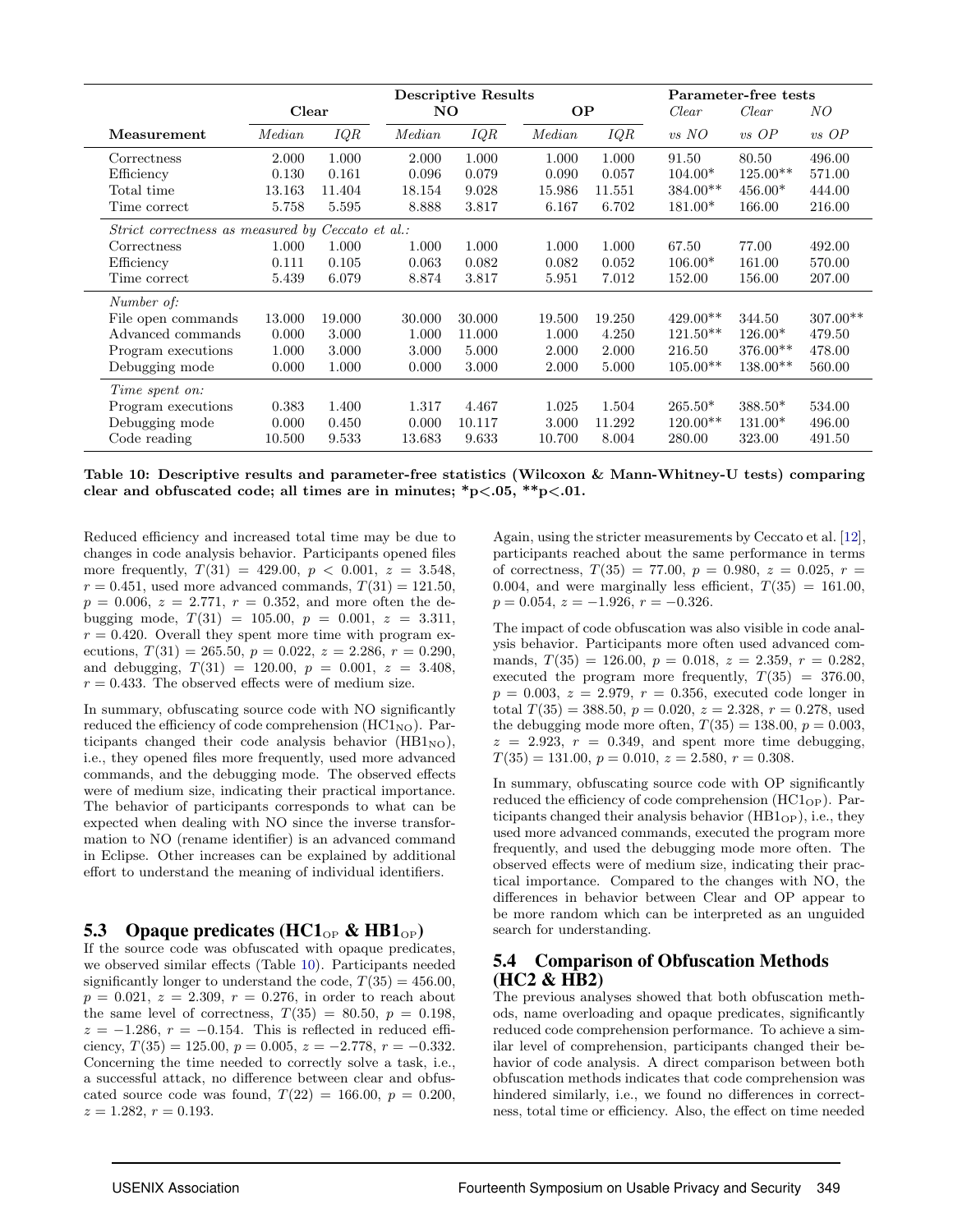to correctly solve a task, i.e., time for a successful attack, was small and non-significant,  $U(50) = 216.00$ ,  $p = 0.066$ ,  $z = -1.839$ ,  $r = -0.260$  (Table [10\)](#page-9-2).

Concerning behavior, participants opened files significantly more frequently when the source code was obfuscated with NO than with OP,  $U(66) = 307.00$ ,  $p = 0.002$ ,  $z = -3.027$ ,  $r = -0.373$ . This effect is of medium size.

In summary, both obfuscation methods reduced efficiency of code comprehension and led to similar behavior of the participants in almost all aspects. The number of file openings being higher in NO could be due to the fact that the structure of the code is not changed by the transformation and thus many aspects of semantics remain. The main effort is to deduce useful meanings of identifiers using static and dynamic analysis techniques. We would have expected a significant difference in using advanced commands for NO than OP due to the expected higher use of the advanced command "rename identifier", but the usage of this particular primitive does not appear to be different in the data. We note, however, that our sample size was too small for a between subjects comparison, such that we might have missed some effects (Section [4.4.3\)](#page-8-7).

## <span id="page-10-0"></span>5.5 Impact of Experience (HC3 & HB3)

Here we assess whether experience moderates code comprehension and code analysis behavior. We performed ANOVAs with Obfuscation (clear vs. obfuscated) as within subjects factor and Experience (beginners vs. experienced) as between subjects factors (see Section [4.4.2\)](#page-7-3). As the main effect of Obfuscation replicates the results reported before, we only report the main effect of Experience and the interaction between Obfuscation and Experience here. Descriptive results and inferential statistics are presented in Table [11.](#page-11-2)

#### *5.5.1 General Effect of Experience*

The difference between beginners and experienced programmers, irrespective of the type of code, is reflected in the main effect of Experience. Beginners and experienced participants spent about the same time to solve the tasks (15.8 minutes vs. 17.6 minutes),  $F(1, 64) < 1$ . As experienced participants solved about 1.4 tasks whereas beginners solved only 0.8 task in this time correctly,  $F(1, 64) = 13.907$ ,  $p =$ 0.001,  $\eta_p^2 = 0.18$ ,  $\omega^2 = 0.16$ , their efficiency was significantly higher,  $F(1, 64) = 8.008$ ,  $p = 0.006$ ,  $\eta_p^2 = 0.10$ ,  $\omega^2 = 0.10$ . The effects were of medium size, explaining 10% to 16% of the variability in the data. The same results were observed for the strict correctness of Ceccato et al. [\[12\]](#page-13-11).

Beginners and experienced programmers showed different code analysis behaviors. Experienced participants executed advanced commands ten times more often than beginners,  $F(1, 64) = 11.157, p < 0.001, \eta_p^2 = 0.15, \omega^2 = 0.13, \text{ and}$ used the debugging mode eight times more often,  $F(1, 64) =$ 11.252,  $p = 0.001$ ,  $\eta_p^2 = 0.15$ ,  $\omega^2 = 0.13$ . This was also visible in the overall time they spent in debugging mode,  $F(1, 64) = 4.531, p = 0.037, \eta_p^2 = 0.07, \omega^2 = 0.05$ . The latter effect was small, the other effects were of medium size.

In summary, experienced programmers solved 36% more tasks correctly in about the same time as beginners, which was reflected in a higher efficiency. To analyze the code, experienced participants used advanced commands and the debugging mode more often, which is consistent with the expected behavior of experienced reverse engineers.

#### *5.5.2 Experience as Moderator of Comprehension*

Solving tasks with obfuscated code requires more time to keep the level of correctness, i.e., efficiency is lower. Moreover, working on obfuscated code requires a change in code analysis behavior (see Sections [5.2](#page-8-5) and [5.3\)](#page-9-0). We are now interested in whether beginners and experienced programmers show similar or different changes. Statistically, this effect is reflected by the interaction between Obfuscation and Experience in the ANOVAs.

With regard to code comprehension, experience moderated the obfuscation effect on efficiency significantly,  $F(1, 64) =$ 4.385,  $p = 0.040, \eta_p^2 = 0.05, \omega^2 = 0.05$ . Beginners' efficiency did not significantly change when working on obfuscated code (0.06 tasks per minute) compared to clear code (0.07 tasks per minute),  $t(20) < 1$ . In contrast, experienced programmers were significantly more efficient with clear code (0.19 tasks per minute) than with obfuscated code  $(0.08 \text{ tasks per minute}), t(44) = 3.499, p = 0.011, d_z = 0.68.$ When working with obfuscated code, their efficiency almost dropped to those of beginners (i.e., 0.08 vs. 0.07 tasks per minute). This difference between beginners and experienced programmers was statistically not significant,  $t(64) = 1.387$ ,  $p = 0.174$ ,  $d = 0.37$ . One may argue that the statistical power was not sufficient to detect the effect. Indeed, the small effect size  $d < 0.50$  indicates that there is probably a small effect in the population. That is, programming experience may have an advantage for comprehending obfuscated code efficiently but this advantage is probably only minor (see Figure [1\)](#page-12-1). This issue needs further investigation with a more appropriate sample size.

This drop in efficiency for experienced participants,  $F(1, 64) =$ 1.609,  $p = 0.209$ ,  $\eta_p^2 = 0.03$ ,  $\omega^2 = 0.01$ , might be due to an increase in total time in order to keep a similar level of correctness,  $F(1, 64)$  < 1. That is, experienced programmers invested more time to keep a high level of correctness, whereas beginners did not. However, the effects were of quite small size and the sample size was insufficient to detect these effects statistically. Also, we were not able to replicate them using the strict measurements by Ceccato et al. [\[12\]](#page-13-11), although they point into the same direction.

When working on obfuscated code compared to clear code, experienced programmers changed their code analysis be-havior, whereas beginners did not (Figure [1\)](#page-12-1). This moderating effect of experience occurred for the usage of advanced commands,  $F(1, 64) = 5.321$ ,  $p = 0.024$ ,  $\eta_p^2 = 0.08$ ,  $\omega^2 =$ 0.06, and the usage of the debugging mode,  $F(1, 64) = 7.615$ ,  $p = 0.008, \eta_p^2 = 0.11, \omega^2 = 0.09.$  All effects were of medium size, explaining 6% to 9% of the variability in the data.

In summary, code comprehension and analysis behavior of beginners was not much impacted by obfuscated code. As expected, experienced programmers were more efficient when working with clear code. However, code obfuscation impeded code comprehension. The efficiency dropped by 57% to those of beginners. In our view, this is the most interesting result of our study. To keep the higher level of correctness compared to beginners, experienced programmers invested more time to solve the tasks. They changed their code analysis strategies, i.e., they used more often advanced commands and the debugging mode. Overall they spent more time with reading the source code. It appears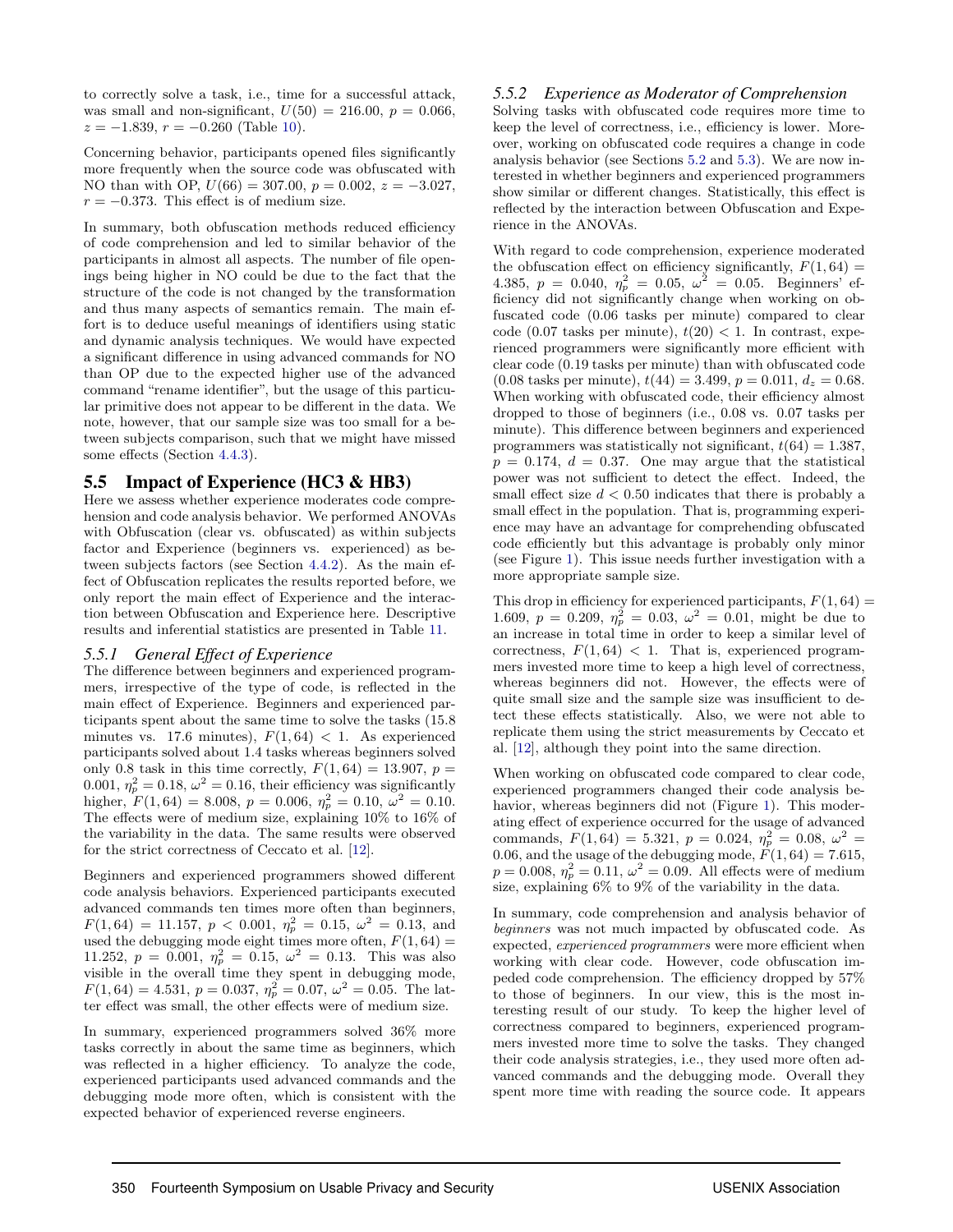|                                                   |       | <b>Descriptive Results</b> |                 |           |       |           |                    |            |            | <b>ANOVA</b> |                      |
|---------------------------------------------------|-------|----------------------------|-----------------|-----------|-------|-----------|--------------------|------------|------------|--------------|----------------------|
|                                                   |       |                            | <b>Beginner</b> |           |       |           | <b>Experienced</b> |            |            |              |                      |
|                                                   | Clear |                            | Obfucated       |           |       | Clear     |                    | Obfuscated |            |              | <i>Obf.</i> $\times$ |
| Measurement                                       | Mean  | <b>SD</b>                  | Mean            | <b>SD</b> | Mean  | <b>SD</b> | Mean               | SD         | Obf.       | Exp.         | Exp.                 |
| Correctness                                       | 0.90  | 0.77                       | 0.86            | 0.85      | 1.53  | 0.66      | 1.27               | 0.72       | 1.377      | 13.907**     | 0.669                |
| Efficiency                                        | 0.066 | 0.059                      | 0.057           | 0.060     | 0.185 | 0.202     | 0.079              | 0.059      | $6.185*$   | $8.008**$    | $4.385*$             |
| Total Time                                        | 14.4  | 7.6                        | 17.3            | 11.8      | 13.9  | 9.1       | 21.3               | 10.8       | $8.917**$  | 0.815        | 1.609                |
| Time correct                                      | 8.4   | 3.9                        | 10.4            | 8.9       | 6.3   | 5.2       | 9.5                | 5.9        | 3.183      | 0.768        | 0.170                |
| Strict correctness as measured by Ceccato et al.: |       |                            |                 |           |       |           |                    |            |            |              |                      |
| Correctness                                       | 0.62  | 0.74                       | 0.71            | 0.78      | 1.27  | 0.62      | 1.18               | 0.68       | 0.001      | $16.213**$   | 0.604                |
| Efficiency                                        | 0.049 | 0.061                      | 0.048           | 0.057     | 0.151 | 0.188     | 0.075              | 0.059      | 3.061      | $8.145**$    | 2.925                |
| Time correct                                      | 10.0  | 7.7                        | 7.6             | 2.8       | 6.3   | 5.4       | 9.1                | 5.9        | 0.015      | 0.329        | 2.743                |
| Number of:                                        |       |                            |                 |           |       |           |                    |            |            |              |                      |
| File open comm.                                   | 18.7  | 18.1                       | 23.0            | 20.5      | 17.4  | 16.7      | 30.2               | 17.2       | $6.719*$   | 0.752        | 1.641                |
| Advanced comm.                                    | 0.3   | 0.8                        | 0.4             | 0.8       | 2.3   | 3.4       | 5.4                | 7.1        | $5.662*$   | $11.157**$   | $5.321*$             |
| Program exec.                                     | 0.8   | 0.9                        | 2.6             | 2.6       | 2.5   | 4.0       | 4.5                | 6.7        | $6.286*$   | 3.225        | 0.021                |
| Debugging mode                                    | 0.1   | 0.3                        | 0.4             | 0.9       | 0.9   | 1.9       | 3.0                | 3.4        | $13.368**$ | $11.252**$   | $7.615**$            |
| Time spent on:                                    |       |                            |                 |           |       |           |                    |            |            |              |                      |
| Program exec.                                     | 0.8   | $1.6\,$                    | 3.2             | 4.4       | 1.5   | 2.5       | 3.4                | 7.7        | $5.800*$   | 0.169        | 0.081                |
| Debugging mode                                    | 0.1   | 0.2                        | 3.1             | 9.2       | 1.7   | 4.5       | 7.0                | 8.4        | $12.793**$ | $4.531*$     | 1.019                |
| Code reading                                      | 14.0  | 8.7                        | 12.1            | 8.0       | 11.0  | 8.1       | 13.8               | 9.1        | 0.064      | 0.157        | 2.110                |

<span id="page-11-2"></span>Table 11: Descriptive results and inferential statistics comparing clear and obfuscated code for beginners and experienced programmers; all times are in minutes;  $*p<.05$ ,  $**p<.01$ .

that classical programming experience does not help much in comprehending obfuscated source code.

#### *5.5.3 Exploration: Areas of Experience*

The previous analysis shows that no evidence was found that experienced programmers, who were much more efficient with clear code than beginners, differ from the latter when the source code was obfuscated. In the following we explore whether experience in a particular area may prevent from the drop in efficiency.

We correlated the level of experience (in one of the four areas of experience we had measured, see Sectionsec:analysisexperience) with the efficiency in working with obfuscated code (Pearson correlation). A positive correlation indicates that more experienced participants were able to keep a higher level of efficiency. Maybe not surprisingly, this was indeed the case if participants had experience with obfuscated code and debugging before,  $r = 0.43$ ,  $p < 0.001$ . Neither programming experience in general,  $r = 0.14$ ,  $p = 0.271$ , experience with Java and Eclipse,  $r = 0.08$ ,  $p = 0.544$ , nor comprehension skills (measured as efficiency in working on clear code),  $r = 0.16$ ,  $p = 0.191$ , did help. We conclude that reverse engineering needs special training in obfuscation techniques.

#### <span id="page-11-0"></span>6. DISCUSSION

Before this study, we knew that obfuscation impeded program comprehension [\[12\]](#page-13-11). We were able to reproduce these findings for the same obfuscation methods, NO and OP, that were previously studied. We also obtained original results by studying the reverse engineering behavior. As might be expected, we found many significant differences in behavior between clear and obfuscated versions. These differences appeared to be more intentional for NO than OP. Participants appeared to have a clear strategy in countering NO but were still inhibited severely regarding efficiency. Given

OP-obfuscated code, the analysis behavior appeared to be more random both in numbers of commands and time spent on different activities. With such a behavior, a decrease in efficiency is an understandable consequence.

Overall, the different behaviors for NO and OP are a first empirical support of the taxonomy of Collberg et al. [\[6\]](#page-13-5) who distinguished obfuscating transformations regarding resilience and potency. For NO we found significant decreases in efficiency despite clear and understandable adaptions in behavior by participants. Such a strategic behavior change was not observable with OP. NO therefore appears to belong to the class of potent obfuscation techniques, increasing the "obscurity" for the human reverse engineers.

Furthermore, obfuscation seems to "reduce experience", i.e., the effect of software engineering experience on the success of program comprehension is much lower for obfuscated code than for unobfuscated code. This insight is important since it indicates that code comprehension in the realm of obfuscated software may be different from comprehension of traditional programs. We conjecture that comprehension strategies follow a two-step approach: in the first step the particular obfuscation method is identified; in a second step, an inverse transformation is attempted. Such a strategy can, however, only be applied if reverse engineers have (1) an understanding of different obfuscation techniques, and (2) the ability to inverse the obfuscation using ingenuity and/or tools. This is consistent with the findings of our experiment where understanding of obfuscation methods was more helpful than general programming experience.

## <span id="page-11-1"></span>7. LIMITATIONS

Because the analyzed programs and tasks could be of different difficulty, we used counterbalancing to mitigate this concern. We did not counterbalance clear and obfuscated code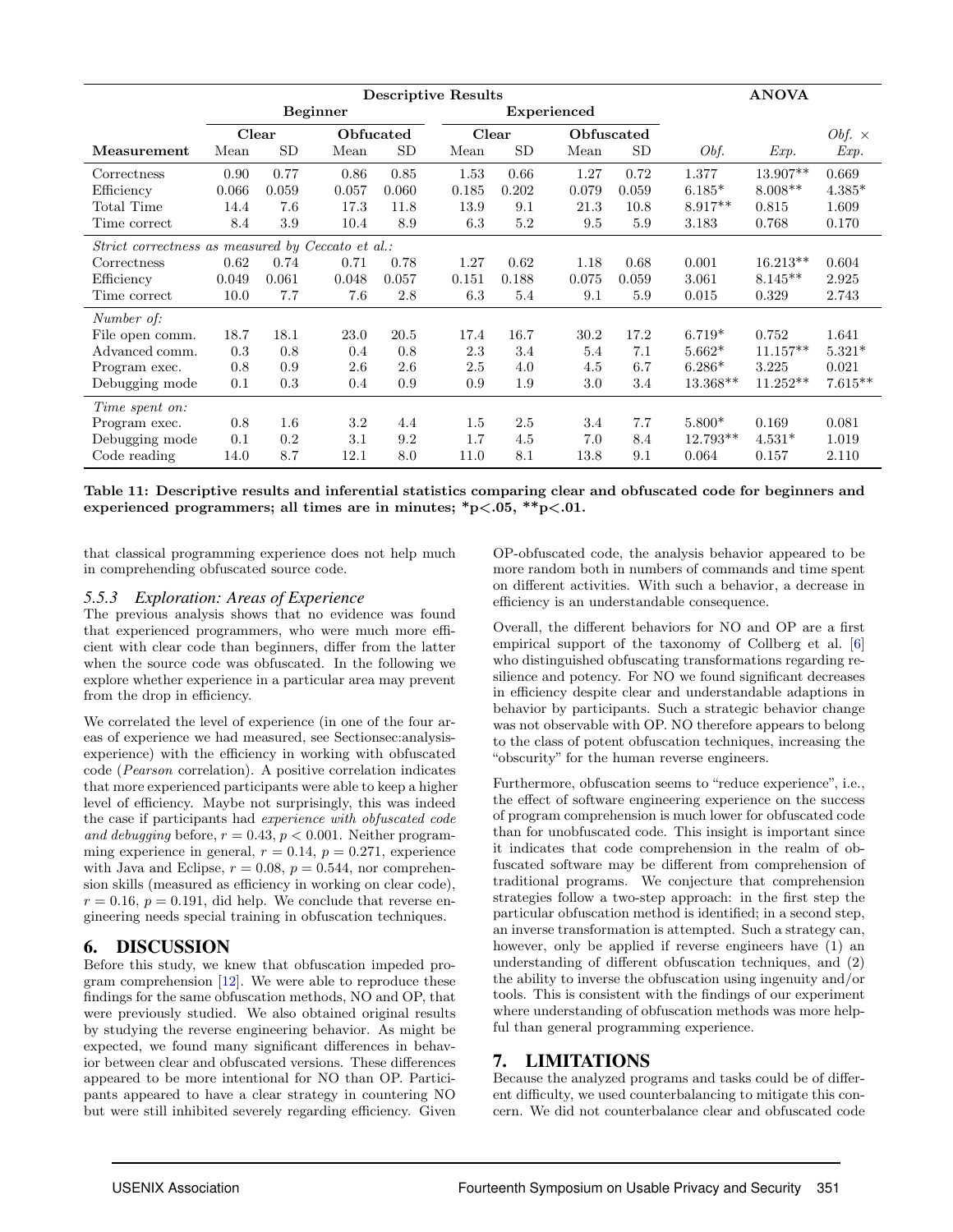

<span id="page-12-1"></span>Figure 1: On clear code, experienced users were more efficient than beginners. This advantage of experience disappeared when the code was obfuscated. Experienced users invested more time to keep their level of correctness, but beginners did not. Beginners did not change their code analysis behavior when working on obfuscated code. Experienced users opened files more frequently and used advance commands and the debugging mode more often than when working on clear code. (Error bars indicate confidence intervals.)

tasks, as the participants worked on the clear code first. This was necessary for precise assessment of their comprehension skills. Therefore, learning effects may have positively influenced performance on obfuscated code, such that effects of obfuscation on code comprehension and behavior may actually be stronger than we found. In contrast, fatigue effects could have negatively influenced performance on obfuscated code. To counter this limitation, we analyzed only the data of participants who indicated that they had enough time to perform all tasks.

The sampling of experience was performed post hoc by placing participants into groups and not as a planned sampling based on experience. The representativeness of the sample (students) is limited, although the study by Acar et al. [\[18\]](#page-13-17) provided evidence that experience may be a more important indicator of expertise than student status. A similar study with professionals using their own analysis equipment and a more realistic scenario (e.g., malware analysis) would be desirable, but would be hard to pursue given the scarcity of obfuscation analysis resources in the professional market.

#### <span id="page-12-0"></span>8. CONCLUSIONS

In this work we measured effects of source code obfuscation on program comprehension skills of reverse engineers by means of a controlled experiment with 66 participants. We successfully replicated results by Ceccato et al. [\[12\]](#page-13-11) that obfuscation techniques have a significantly negative effect

on program comprehension. We also showed that the obfuscation methods NO and OP lead to significantly different analysis behavior. The differences provided insight into the relative strength of NO which withstood reverse engineering efforts, although it was clearly identifiable and the de-obfuscation tool (rename identifer) was available. This supports the distinction between resilience and potency of obfuscating transformations as defined by Collberg et al. [\[6\]](#page-13-5) more than 20 years ago.

Future research should focus more specifically on the behavior of humans when facing obfuscated code. Do they follow a two-step approach as conjectured above? What if an unknown obfuscation technique or the combination of several is used? How do performance results change for professional malware analysts, or when deobfuscation tools are used?

#### Acknowledgment

This work was supported by the "Bavarian State Ministry of Education, Science and the Arts" as part of the FORSEC research association. We thank the anonymous reviewers for their helpful comments, and we are indebted to Mariano Ceccato, Brian Glass, Tilo Muller, Yan Zhuang and our ¨ shepherd Joseph Bonneau for their invaluable support.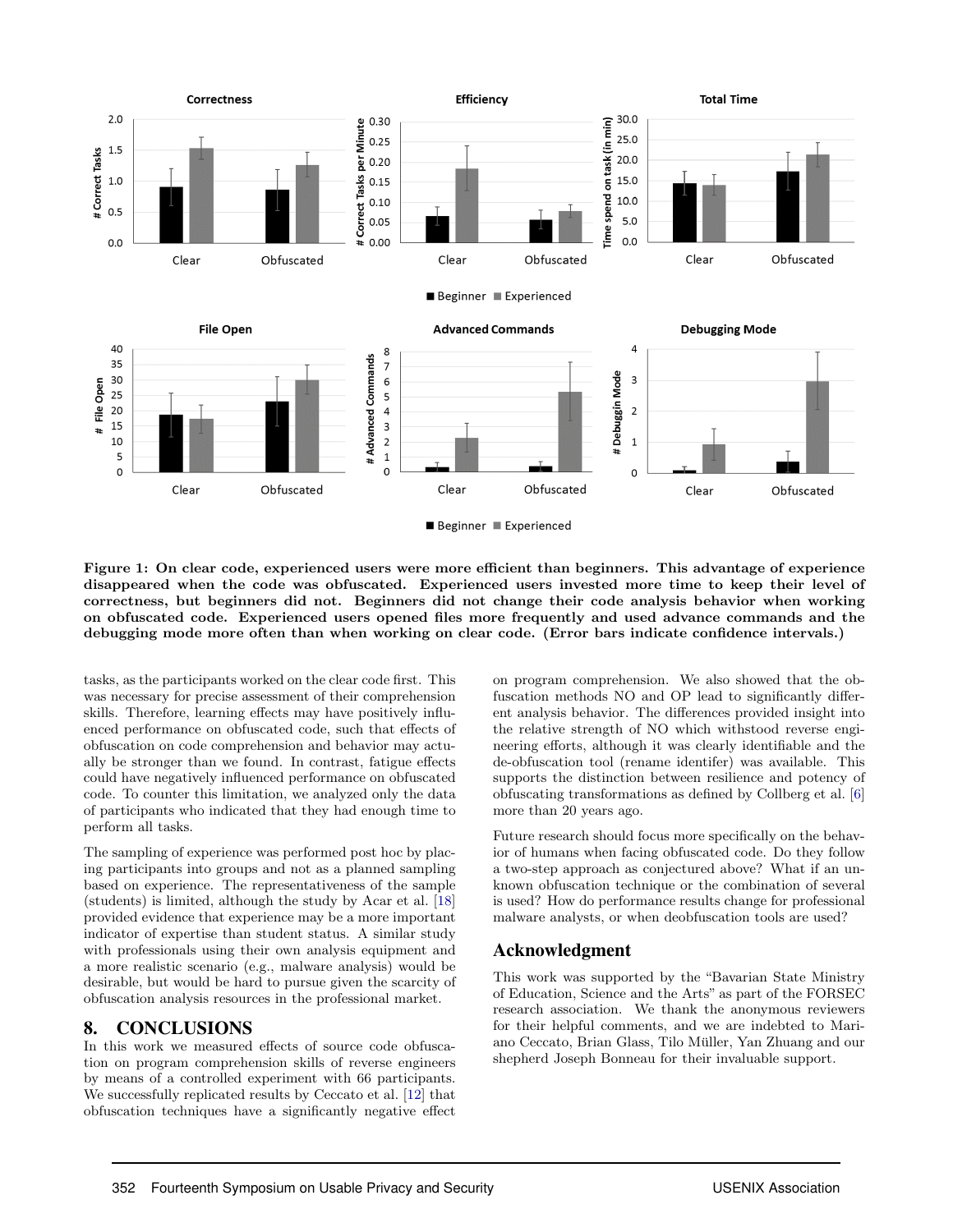## 9. REFERENCES

- <span id="page-13-0"></span>[1] J. Dyer, M. Lindemann, R. Perez, R. Sailer, L. van Doorn, S. W. Smith, and S. Weingart, "Building the IBM 4758 Secure Coprocessor," IEEE Computer, vol. 34, no. 10, pp. 57–66, 2001.
- <span id="page-13-1"></span>[2] U. Piazzalunga, P. Salvaneschi, F. Balducci, P. Jacomuzzi, and C. Moroncelli, "Security strength measurement for dongle-protected software," IEEE Security & Privacy, vol. 5, no. 6, pp. 32–40, 2007.
- <span id="page-13-2"></span>[3] T. Alves and D. Felton, "TrustZone: Integrated hardware and software security," ARM, Tech. Rep., Jul. 2004.
- <span id="page-13-3"></span>[4] O. Dvir, M. Herlihy, and N. Shavit, "Virtual leashing: Creating a computational foundation for software protection," J. Parallel Distrib. Comput., vol. 66, no. 9, pp. 1233–1240, 2006. [Online]. Available: <https://doi.org/10.1016/j.jpdc.2006.04.013>
- <span id="page-13-4"></span>[5] B. Barak, O. Goldreich, R. Impagliazzo, S. Rudich, A. Sahai, S. P. Vadhan, and K. Yang, "On the (im)possibility of obfuscating programs," in Proceedings of the 21st Annual International Cryptology Conference on Advances in Cryptology, ser. CRYPTO '01. London, UK, UK: Springer-Verlag, 2001, pp. 1–18. [Online]. Available: <http://dl.acm.org/citation.cfm?id=646766.704152>
- <span id="page-13-5"></span>[6] C. Collberg, C. Thomborson, and D. Low, "A taxonomy of obfuscating transformations," Technical Report 148, Department of Computer Science, University of Auckland, Jul. 1997. [Online]. Available: <http://citeseer.ist.psu.edu/collberg97taxonomy.html>
- <span id="page-13-6"></span>[7] A. Capiluppi, P. Falcarin, and C. Boldyreff, "Code defactoring: Evaluating the effectiveness of java obfuscations," in Reverse Engineering (WCRE), 2012 19th Working Conference on, Oct 2012, pp. 71–80.
- <span id="page-13-7"></span>[8] M.-A. Storey, "Theories, tools and research methods in program comprehension: past, present and future," Software Quality Journal, vol. 14, no. 3, pp. 187–208, 2006.
- <span id="page-13-8"></span>[9] M. D. Penta, R. K. Stirewalt, and E. Kraemer, "Designing your next empirical study on program comprehension," in Program Comprehension, 2007. ICPC'07. 15th IEEE International Conference on. IEEE, 2007, pp. 281–285.
- <span id="page-13-9"></span>[10] B. Cornelissen, A. Zaidman, A. Van Deursen, L. Moonen, and R. Koschke, "A systematic survey of program comprehension through dynamic analysis," Software Engineering, IEEE Transactions on, vol. 35, no. 5, pp. 684–702, 2009.
- <span id="page-13-10"></span>[11] B. Dit, M. Revelle, M. Gethers, and D. Poshyvanyk, "Feature location in source code: a taxonomy and survey," Journal of Software: Evolution and Process, vol. 25, no. 1, pp. 53–95, 2013.
- <span id="page-13-11"></span>[12] M. Ceccato, M. Di Penta, P. Falcarin, F. Ricca, M. Torchiano, and P. Tonella, "A family of experiments to assess the effectiveness and efficiency of source code obfuscation techniques," Empirical Software Engineering, vol. 19, no. 4, pp. 1040–1074, 2014.
- <span id="page-13-12"></span>[13] A. Viticchié, L. Regano, M. Torchiano, C. Basile, M. Ceccato, P. Tonella, and R. Tiella, "Assessment of source code obfuscation techniques," in Source Code Analysis and Manipulation (SCAM), 2016 IEEE 16th

International Working Conference on. IEEE, 2016, pp. 11–20.

- <span id="page-13-13"></span>[14] S. Garfinkel and H. R. Lipford, "Usable security: History, themes, and challenges," Synthesis Lectures on Information Security, Privacy, and Trust, vol. 5, no. 2, pp. 1–124, 2014.
- <span id="page-13-14"></span>[15] D. Oliveira, M. Rosenthal, N. Morin, K.-C. Yeh, J. Cappos, and Y. Zhuang, "It's the psychology stupid: how heuristics explain software vulnerabilities and how priming can illuminate developer's blind spots," in Proceedings of the 30th Annual Computer Security Applications Conference. ACM, 2014, pp. 296–305.
- <span id="page-13-15"></span>[16] Y. Acar, M. Backes, S. Fahl, D. Kim, M. L. Mazurek, and C. Stransky, "You get where you're looking for: The impact of information sources on code security," in Security and Privacy (SP), 2016 IEEE Symposium on. IEEE, 2016, pp. 289–305.
- <span id="page-13-16"></span>[17] Y. Acar, M. Backes, S. Fahl, S. Garfinkel, D. Kim, M. L. Mazurek, and C. Stransky, "Comparing the usability of cryptographic apis," in Security and Privacy (SP), 2017 IEEE Symposium on. IEEE, 2017, pp. 154–171.
- <span id="page-13-17"></span>[18] Y. Acar, C. Stransky, D. Wermke, M. L. Mazurek, and S. Fahl, "Security developer studies with github users: Exploring a convenience sample," in Thirteenth Symposium on Usable Privacy and Security (SOUPS 2017). Santa Clara, CA: USENIX Association, 2017, pp. 81–95. [Online]. Available: [https://www.usenix.org/conference/soups2017/](https://www.usenix.org/conference/soups2017/technical-sessions/presentation/acar) [technical-sessions/presentation/acar](https://www.usenix.org/conference/soups2017/technical-sessions/presentation/acar)
- <span id="page-13-18"></span>[19] C. Collberg and J. Nagra, Surreptitious Software: Obfuscation, Watermarking, and Tamperproofing for Software Protection, 1st ed. Addison-Wesley Professional, 2009.
- <span id="page-13-19"></span>[20] M. Ceccato, M. Di Penta, J. Nagra, P. Falcarin, F. Ricca, M. Torchiano, and P. Tonella, "Towards experimental evaluation of code obfuscation techniques," in Proceedings of the  $4th$  ACM workshop on Quality of protection. ACM, 2008, pp. 39–46.
- <span id="page-13-20"></span>[21] M. Ceccato, M. D. Penta, J. Nagra, P. Falcarin, F. Ricca, M. Torchiano, and P. Tonella, "The effectiveness of source code obfuscation: an experimental assessment," in Program Comprehension, 2009. ICPC'09. IEEE 17th International Conference on. IEEE, 2009, pp. 178–187.
- <span id="page-13-21"></span>[22] T. J. McCabe, "A Complexity Measure," IEEE Transactions on Software Engineering, vol. SE-2, no. 4, pp. 308–320, Dec. 1976.
- <span id="page-13-22"></span>[23] B. Yadegari, B. Johannesmeyer, B. Whitely, and S. Debray, "A generic approach to automatic deobfuscation of executable code," in 2015 IEEE Symposium on Security and Privacy, SP 2015, San Jose, CA, USA, May 17-21, 2015, 2015, pp. 674–691. [Online]. Available: <https://doi.org/10.1109/SP.2015.47>
- <span id="page-13-23"></span>[24] Y. Yoon and B. A. Myers, "Capturing and analyzing low-level events from the code editor," in *Proceedings* of the 3rd ACM SIGPLAN Workshop on Evaluation and Usability of Programming Languages and Tools, ser. PLATEAU '11. New York, NY, USA: ACM, 2011, pp. 25–30. [Online]. Available: <http://doi.acm.org/10.1145/2089155.2089163>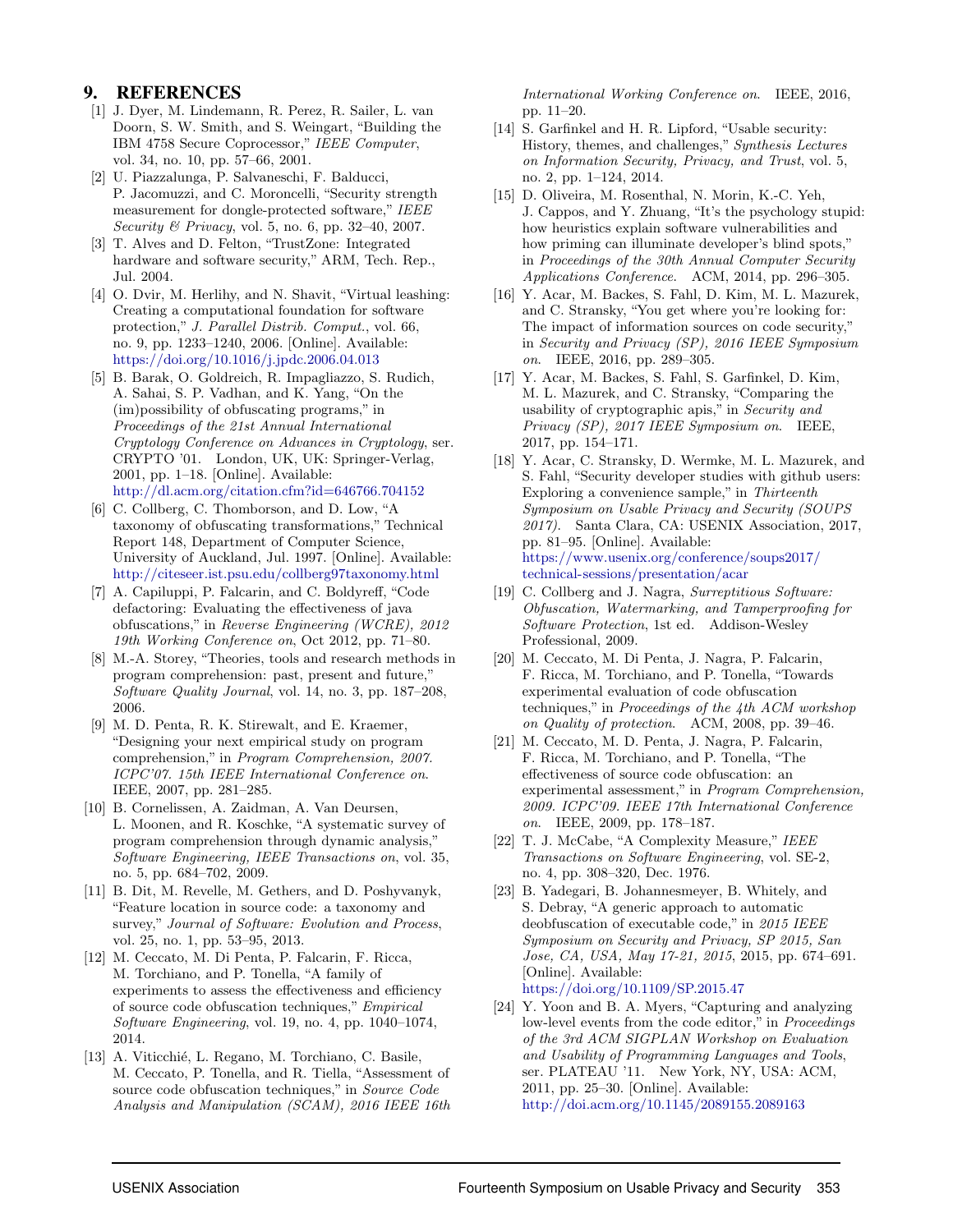- <span id="page-14-1"></span>[25] C. Collberg, G. Myles, and A. Huntwork, "Sandmark–a tool for software protection research," IEEE security  $\mathcal{B}$  privacy, no. 4, pp. 40–49, 2003.
- <span id="page-14-2"></span>[26] P. Kouznetsov, "Jad-the fast java decompiler," URL: http://www. kpdus. com/jad. html, 2006.
- <span id="page-14-3"></span>[27] A. Field and G. Hole, *How to design and report* experiments. Sage, 2002.
- <span id="page-14-4"></span>[28] G. Leroy, Designing User Studies in Informatics. Springer Science & Business Media, 2011.
- <span id="page-14-5"></span>[29] A. Field, Discovering statistics using IBM SPSS statistics - 4th edition. Sage, 2013.
- <span id="page-14-6"></span>[30] J. Cohen, Statistical power analysis for the behavioral sciences . Hilsdale. NJ: Lawrence Earlbaum Associates, 1988.

## APPENDIX

## <span id="page-14-0"></span>A. EXAMPLES OF OBFUSCATED CODE

We illustrate the code obfuscation techniques by showing excerpts of code from our study in the Race program. Listing [1](#page-14-7) shows the definition of the method changeSpeed from the file MovingCarModel.java, which changes the speed by a certain value (given as a parameter) depending on whether the car still has fuel (a value stored in the variable gas). 34 {

<span id="page-14-7"></span>Listing 1: Clear code from Race MovingCarModel.java

```
1 | public void changeSpeed (int i)
\overline{2}3 if (started)
4 if (gas = 0)5 {
6 speed += i;
7 \mid if (speed > maxSpeed / 10)
8 \mid speed = maxSpeed / 10;
9 \mid else
10 \textbf{if} (\text{speed} < \text{minSpeed} / 10)11 speed = minSpeed / 10;
12 } else
13 {
14 speed += i;
15 if (speed > maxSpeed)
16 speed = maxSpeed;
17 else
18 \text{if} (speed \text{[1]} minSpeed)
19 \mid speed = minSpeed;
20 }
21 }
```
Listing [2](#page-14-8) shows the same code after applying name overloading where all identifiers have been renamed to some arbitrary values that have nothing to do with program semantics. The comparison between Listings [1](#page-14-7) and [2](#page-14-8) shows that apart from changing names of identifiers, the code stays  $\overline{69}$ structurally the same (e.g. lines 6 and 27 correspond).

Listing [3](#page-14-9) shows the code from Listing [1](#page-14-7) after introducing opaque predicates. In the given version of Sandmark, opaque predicates are generated using queries to a tree data structure which is manipulated in randomly looking ways. Predicates are then used to insert dead code that uses valid identifiers in random ways (see for example lines 45–47). To  $\frac{11}{78}$ determine the truth value of a predicate (and therefore to eliminate dead code), an analyst has to first understand the  $\{80\}$ 

way in which the tree was changed. The example shows that while all original code is maintained (e.g. line 6 corresponds to line 57), opaque predicates can be used to considerably complicate a program's control flow.

<span id="page-14-8"></span>

|  |                                       |  | Listing 2: Code from Listing 1 obfuscated with NO |  |
|--|---------------------------------------|--|---------------------------------------------------|--|
|  | 22   public void $\text{cm}1$ (int i) |  |                                                   |  |

23 {

26 {

42 }

60 }

| 23      | {                          |
|---------|----------------------------|
| 24      | $if (-122)$                |
| 25      | $if (-19 == 0)$            |
| 26      | $\left\{ \right.$          |
| 27      | $-15 + i$                  |
| 28      | $if(\_f5 > \_f6 \ / \ 10)$ |
| 29      | $-f5 = -f6 / 10$ ;         |
| 30      | else                       |
| $^{31}$ | $if (-15 < -17 / 10)$      |
| 32      | $-f5 = -f7 / 10$ ;         |
| 33      | else                       |
| 34      |                            |
| 35      | $-15 + i$ ;                |
| 36      | $if($ --15 > --16)         |
| 37      | $-15 = -16$ :              |
| 38      | else                       |
| 39      | $if (-15 < -17)$           |
| 40      | $-15 = -17$                |
| 41      | }                          |
| 42      |                            |

```
Listing 3: Code from Listing 1 obfuscated with OP
```

```
43 public void changeSpeed (int i)
44 | if (Node.getI() != Node.getH()) {
45 last Fuel = (0L + time2) – (long) lap;
46 \n  \begin{array}{c}\n 346 \text{ started} = last \text{Full} == 0 \text{L}; \\
 47 \text{ Node.getF}().set \text{Left}(\text{Node}).\n \end{array}Node.getF().setLeft(Node.getH().getLeft();
48 } else {
49 Node.getG().getLeft().swap(
50 Node . getG() . getRight());
51 if (started)
52 if (Node.getI() = Node.getH()) {
53 if (gas == 0) {
54 if (Node.getF() = Node.getG()) {<br>Node.getF().setLeft(
                Node.getF().setLeft(
56 Node.getI().getRight());
57 speed += i;
58 } else {
59 \begin{bmatrix} \ldots \end{bmatrix}61 \mathbf{if} \ (\mathbf{Node}.\ \mathbf{getI}() \ \mathbf{!=} \ \mathbf{Node}.\ \mathbf{getH}()) \ \mathbf{\{}62 \vert lap = 1 + maxSpeed / status;<br>63 \vert time \vert = maxSpeed;
                time \leftarrow maxSpeed:
64 | Node .getH() . set Left (
65 Node . getH() . getLeft());
66 } else {
67 | Node .getF() .getRight() .swap(
68 Node . get F() . get Right())
                if (speed > maxSpeed / 10) {
70 | if (Node .getF() != Node .getG()) {
71 | Node.getF().getLeft().swap(
72 Node . getH() . getLeft());
73 track = track;
74 } else {
75 speed = maxSpeed / 10;
76 | Node.getF().setLeft(
77 | Node.getF().getLeft());
78 }
79 \left[\ldots\right]
```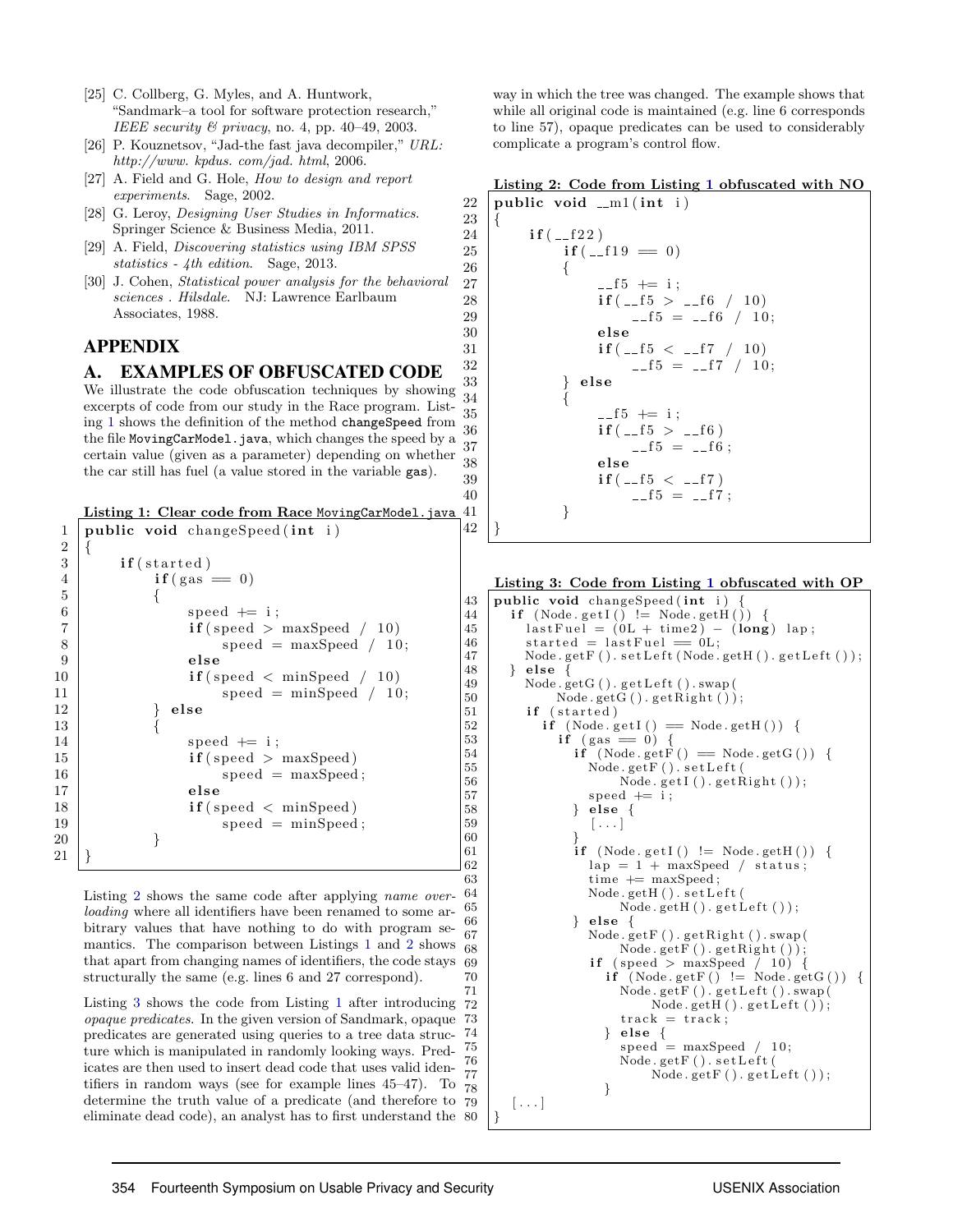## <span id="page-15-0"></span>B. THE ONLINE SURVEY

In this section we present the full survey used in the study. This survey was slightly adapted from the materials of Ceccato et al. [\[12\]](#page-13-11) to reflect the fact that we measured times of task completion and programming behavior, whereas Ceccato et al. asked their participants to note down their starting and finishing times, and to estimate the percentage of time they spent on reading and running the code, and executing the code in debugging mode.

## B.1 Pre-Test Questions

At first the participants filled out a pre-test questionnaire in the online survey.

Q1. What is your position?

- ( ) Bachelor student
- ( ) Master student
- ( ) Diploma student
- ( ) PhD student
- ( ) Post Doc
- ( ) Professor
- ( ) Other:
- Q2. What is your study subject? (this question was only displayed for participants who are either Bachelor, Master or Diploma student)
- Q3. At which department are you working? (this question was only displayed for participants who are either PhD student, Post Doc or Professor)
- Q4. How old are you?
- Q5. How would you describe the quality and the type of the code you wrote so far?
	- ( ) Few and small programs (e.g., course exercises)
	- ( ) Many small programs
	- ( ) Small programs and few (1 or 2) big programs (e.g., thesis and projects)
	- ( ) Big programs
- Q6. Have you ever worked as computer programmer?
	- ( ) No
	- ( ) Yes, part-time
	- ( ) Yes, full-time
- Q7. Do you have high or very high experience in any programming language(s)? If yes, please name them:
- Q8. Did you participate in a Software Reverse Engineering or Hacking Lab Course?
	- ( ) Yes
	- ( ) No
	- ( ) Other:

What is your experience/knowledge in... (5-point Likert scale from "very low" to "very high")

Q9. code obfuscation?

Q10. Java?

- Q11. the usage of Eclipse for software development?
- Q12. debugging software?
- Q13. the usage of Eclipse for debugging software?

Before being able to work on the programs a password was displayed in the survey to gain access to the directory of the source files of the first program. This was done in order to prevent participants from analyzing the source code before the tasks to solve were presented.

## B.2 Program Descriptions

After the participants got access to the the source files for a program, a short description about the program's general usage was displayed in the survey.

#### *Race program*

CarRace is a network game that allows two players run a car race.

The player that first completes the total number of laps wins the race. Use the arrow keys to control the car (your car is the green one). Keep "up" and "down" keys pressed to accelerate and brake. Press "right" and "left" arrows to turn right and left.

The car constantly consumes fuel, when the car runs out of fuel the speed drops. In order to avoid this case the players should stop at the box to refuel. The number of completed laps and the fuel level is displayed on the upper part of the window.

#### *Chat program*

ChatClient is a network application that allows people to have text based conversation through the network. Conversations can be public or private, depending on how they are initiated.

The application shows on the right a list of available rooms. When the application starts, the "default" room is accessed. It is a public room where all the users are participating. In order to access another room (e.g., Room 1) the name of the room must be clicked from the "Available Rooms" list, a new tab will be visualized. All the messages sent to a conversation within a room are received to all the users registered to that room.

A private conversation (only two users) can be initiated by clicking the name of a user from the "Online Users" list.

#### B.3 Questions after each task

After the completing the Pre-Test Questions the participants worked on the tasks as specified in the main part of the paper in Table [2.](#page-3-2) The tasks were presented in random order. After each task the following question had to be answered by all participants.

Q14. Did you have enough time to solve this task?

- ( ) Yes
- ( ) No

Only if the participant had enough time, the next questions were displayed and had to be answered using a 5-point Likert scale from "strongly agree" to "strongly disagree".

- Q15. I had enough time to perform the tasks
- Q16. The description of the task was perfectly clear to me